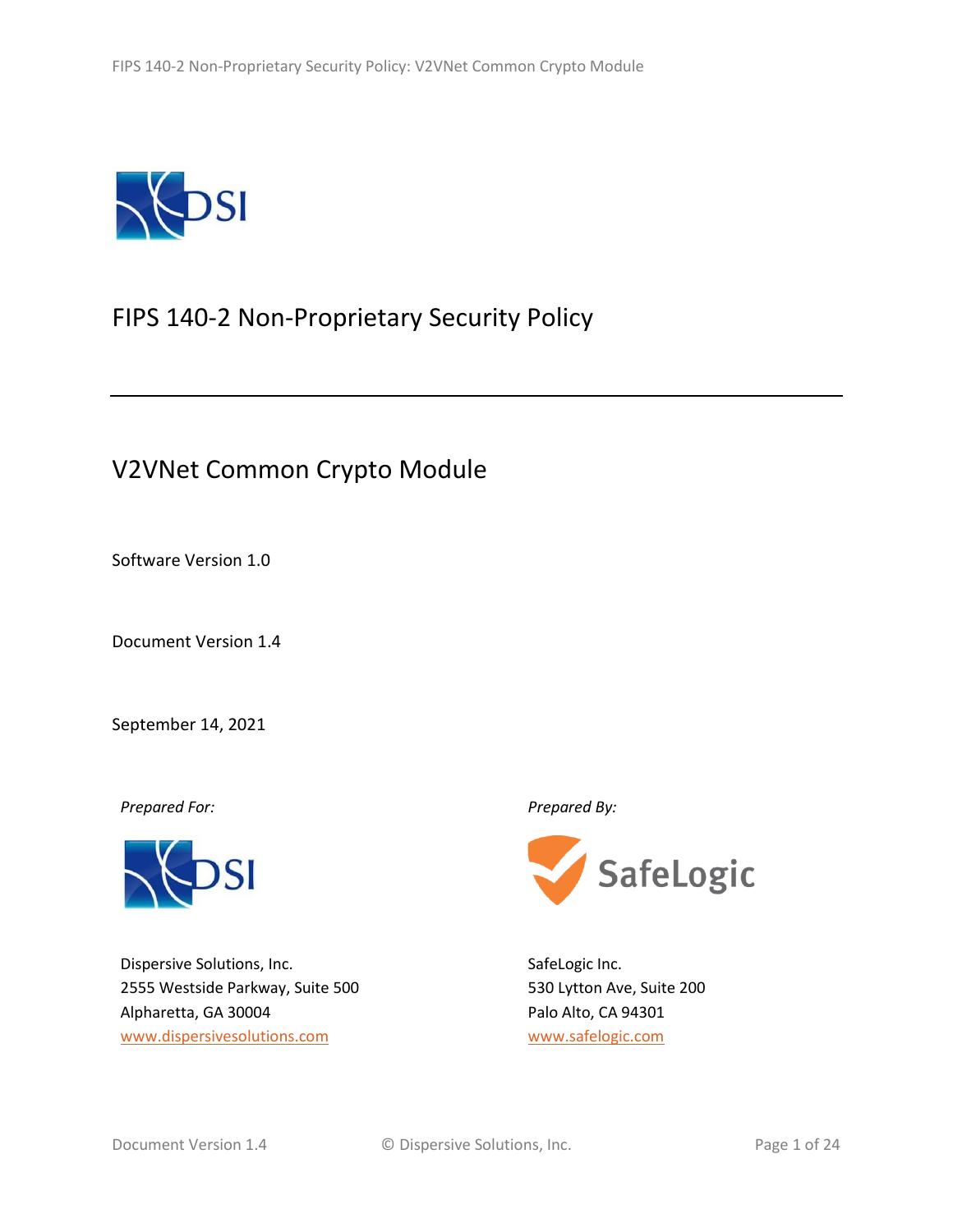# **Abstract**

This document provides a non-proprietary FIPS 140-2 Security Policy for V2VNet Common Crypto Module.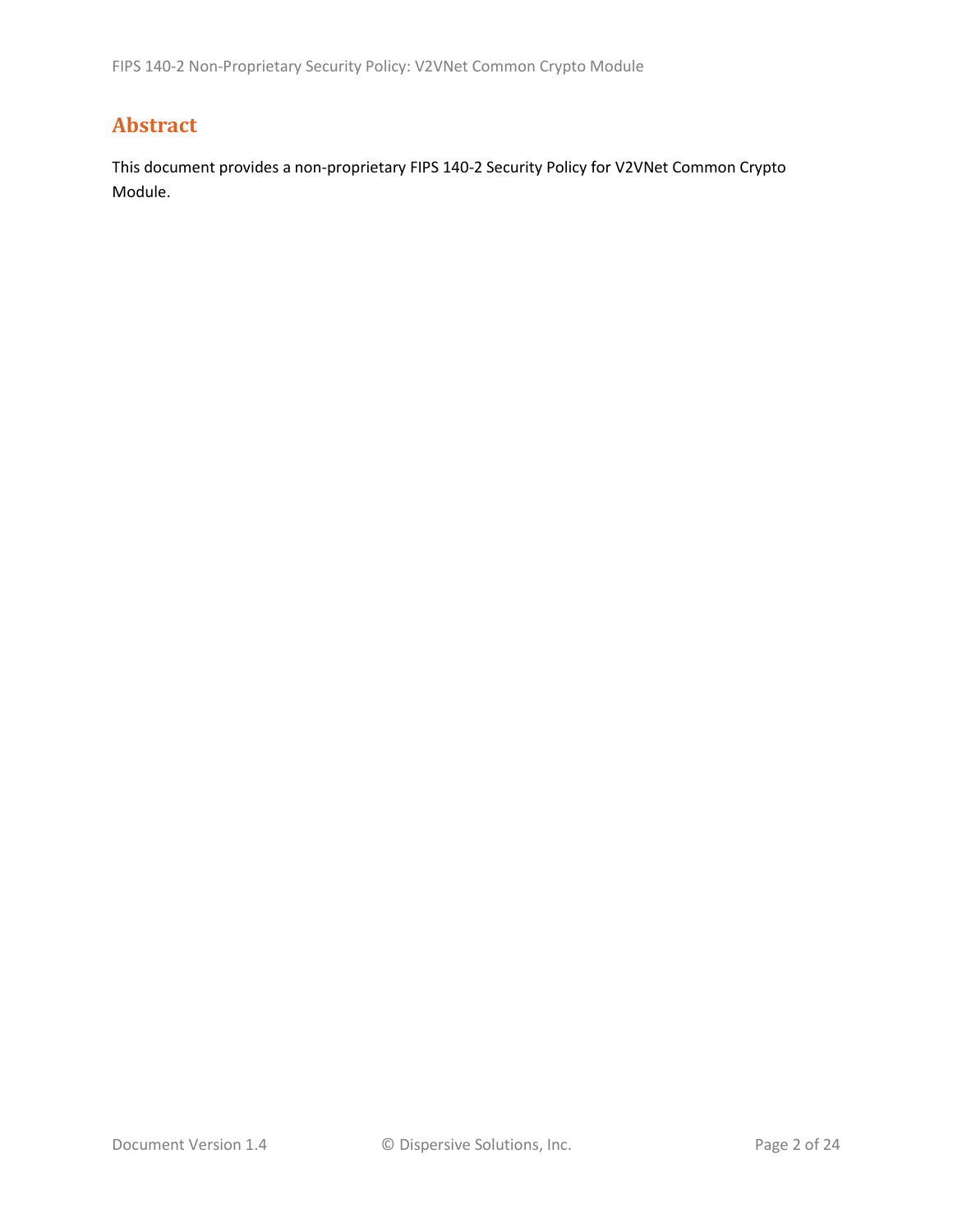# **Table of Contents**

| $\mathbf{1}$            |               |                                                                                                 |  |
|-------------------------|---------------|-------------------------------------------------------------------------------------------------|--|
|                         | 1.1           |                                                                                                 |  |
|                         | 1.2           |                                                                                                 |  |
|                         | 1.3           |                                                                                                 |  |
|                         | 1.4           |                                                                                                 |  |
|                         | 1.5           |                                                                                                 |  |
| $\mathbf{2}$            |               |                                                                                                 |  |
|                         | 2.1           |                                                                                                 |  |
|                         | 2.1.1         |                                                                                                 |  |
|                         | 2.1.2         |                                                                                                 |  |
|                         | 2.1.3         |                                                                                                 |  |
|                         | $2.2^{\circ}$ |                                                                                                 |  |
|                         | 2.3           |                                                                                                 |  |
|                         | 2.3.1         |                                                                                                 |  |
|                         | 2.3.2         |                                                                                                 |  |
|                         | 2.4           |                                                                                                 |  |
|                         | 2.5           |                                                                                                 |  |
|                         | 2.6           |                                                                                                 |  |
|                         | 2.6.1         |                                                                                                 |  |
|                         | 2.6.2         | Key/Critical Security Parameter (CSP) Authorized Access and Use by Role and Service/Function 19 |  |
|                         | 2.6.3         |                                                                                                 |  |
|                         | 2.6.4         |                                                                                                 |  |
|                         | 2.7           |                                                                                                 |  |
|                         | 2.7.1         |                                                                                                 |  |
|                         | 2.7.2         |                                                                                                 |  |
|                         | 2.7.3         |                                                                                                 |  |
|                         | 2.8           |                                                                                                 |  |
| $\overline{\mathbf{3}}$ |               |                                                                                                 |  |
|                         | 3.1           |                                                                                                 |  |
|                         | 3.1.1         |                                                                                                 |  |
|                         | 3.1.2         |                                                                                                 |  |
|                         | $3.2^{\circ}$ |                                                                                                 |  |
|                         | 3.2.1         |                                                                                                 |  |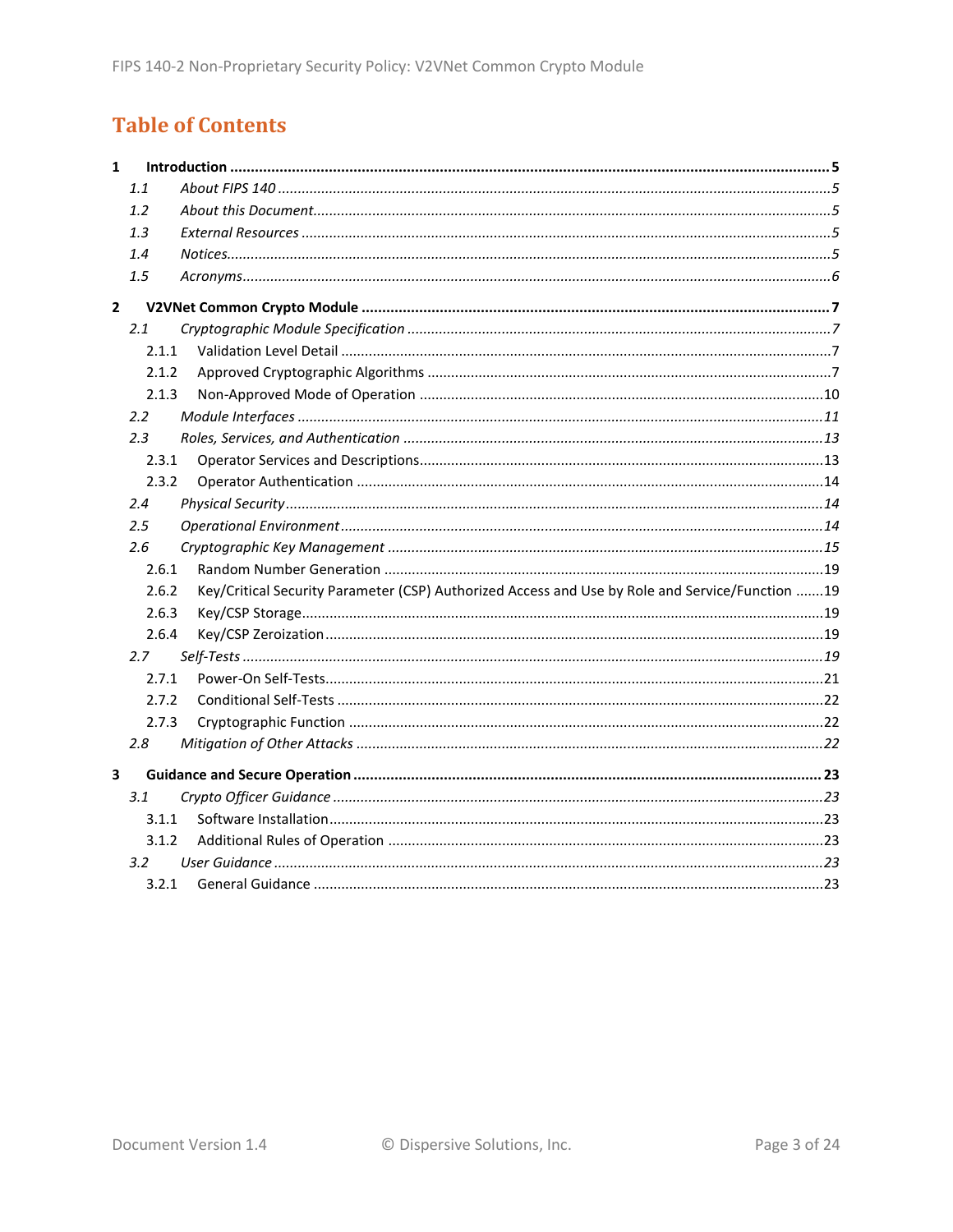# **List of Tables**

# **List of Figures**

|--|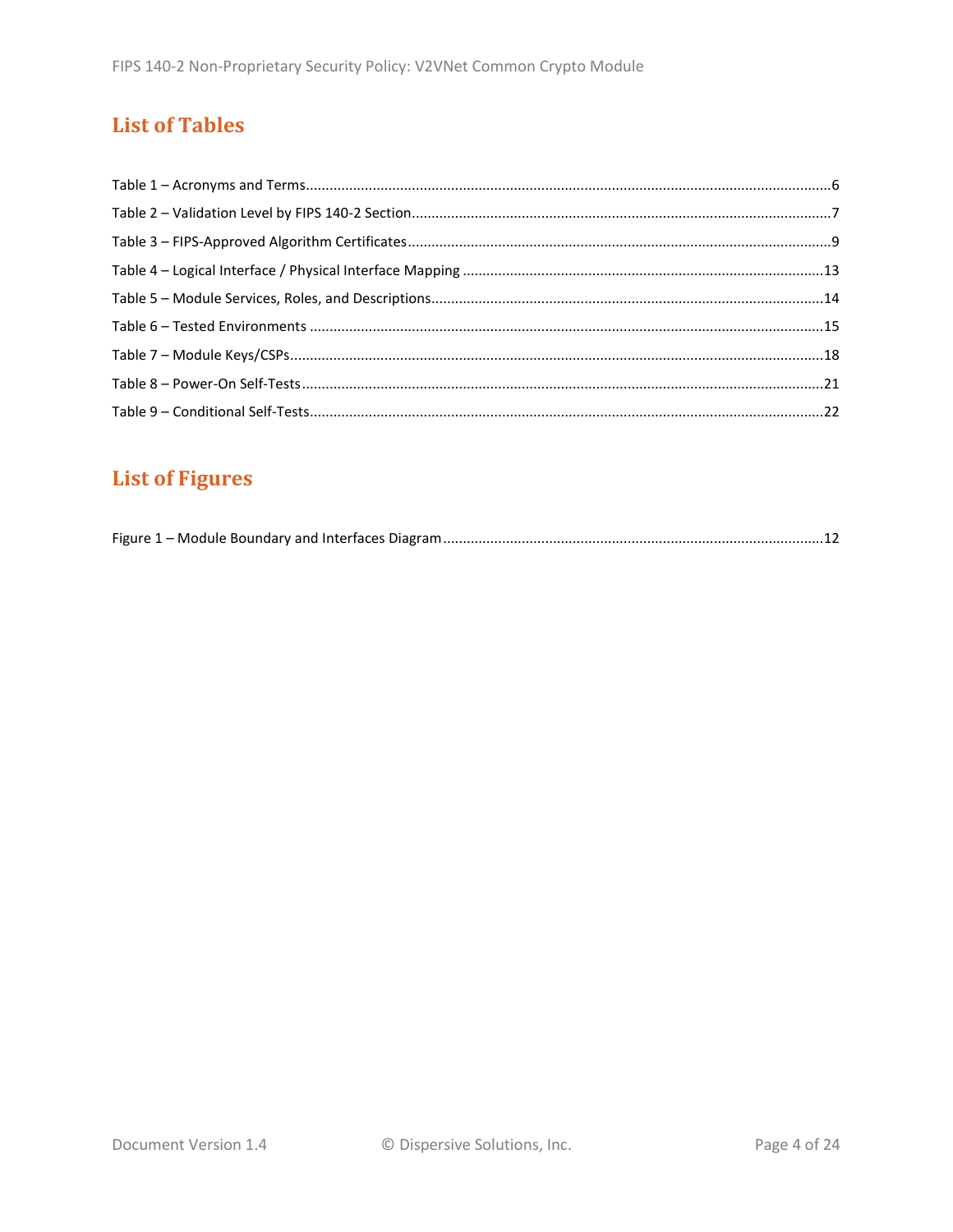# <span id="page-4-0"></span>**1 Introduction**

# <span id="page-4-1"></span>**1.1 About FIPS 140**

Federal Information Processing Standards Publication 140-2 — Security Requirements for Cryptographic Modules specifies requirements for cryptographic modules to be deployed in a Sensitive but Unclassified environment. The National Institute of Standards and Technology (NIST) and Canadian Centre for Cyber Security (CCCS) Cryptographic Module Validation Program (CMVP) run the FIPS 140 program. The NVLAP accredits independent testing labs to perform FIPS 140 testing; the CMVP validates modules meeting FIPS 140 validation. *Validated* is the term given to a module that is documented and tested against the FIPS 140 criteria.

More information is available on the CMVP website at [http://csrc.nist.gov/groups/STM/cmvp/index.html.](http://csrc.nist.gov/groups/STM/cmvp/index.html)

### <span id="page-4-2"></span>**1.2 About this Document**

This non-proprietary Cryptographic Module Security Policy for V2VNet Common Crypto Module from Dispersive Solutions, Inc. (Dispersive Solutions) provides an overview of the product and a high-level description of how it meets the security requirements of FIPS 140-2. This document contains details on the module's cryptographic keys and critical security parameters. This Security Policy concludes with instructions and guidance on running the module in a FIPS 140-2 mode of operation.

The Dispersive Solutions V2VNet Common Crypto Module may also be referred to as the "module" in this document.

### <span id="page-4-3"></span>**1.3 External Resources**

The Dispersive Solutions website [\(https://www.dispersivesolutions.com/\)](https://www.dispersivesolutions.com/) contains information on Dispersive Solutions services and products. The Cryptographic Module Validation Program website contains links to the FIPS 140-2 certificate and Dispersive Solutions contact information.

### <span id="page-4-4"></span>**1.4 Notices**

This document may be freely reproduced and distributed in its entirety without modification.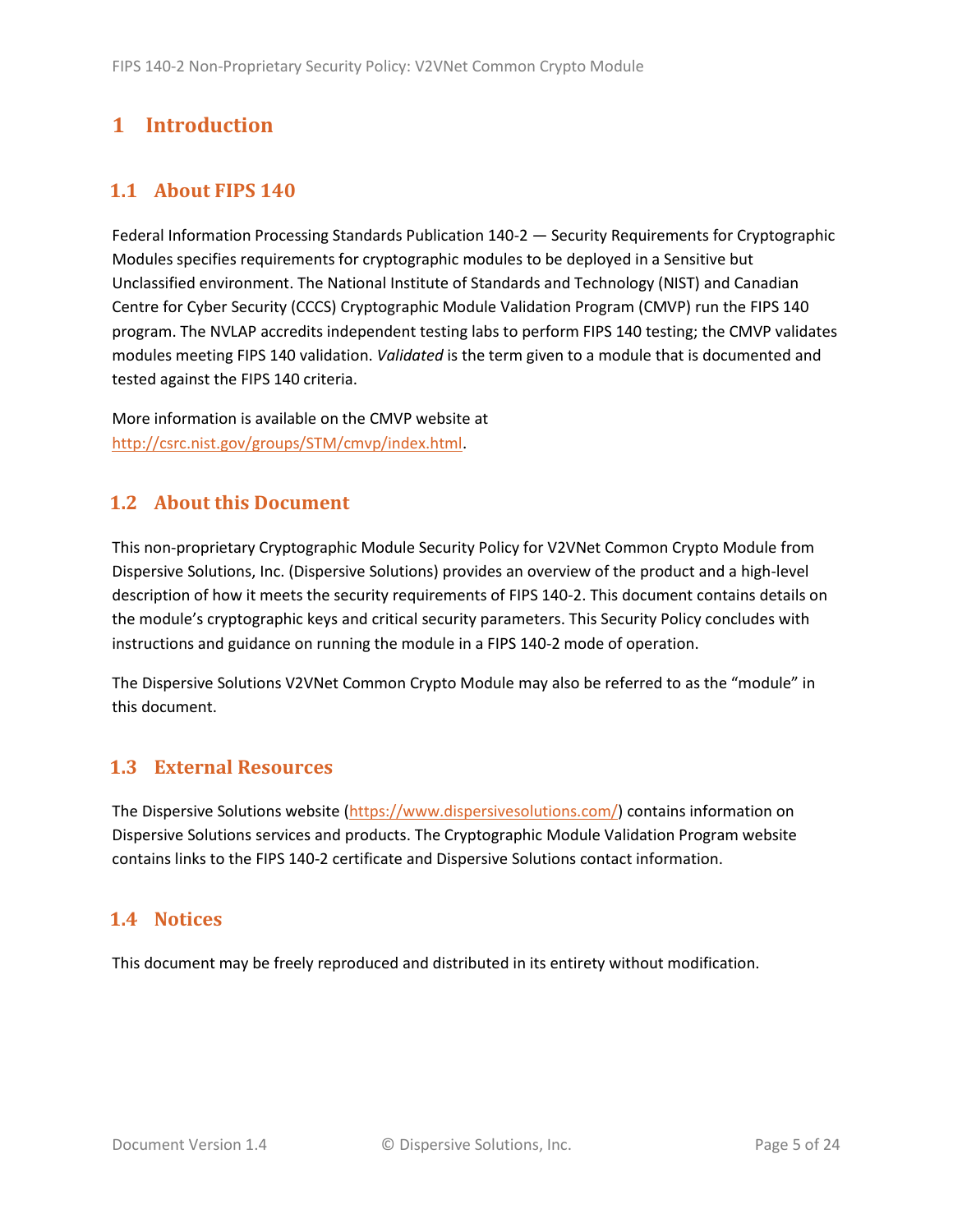# <span id="page-5-0"></span>**1.5 Acronyms**

| <b>Acronym</b>                                         | Term                                           |  |
|--------------------------------------------------------|------------------------------------------------|--|
| <b>AES</b>                                             | <b>Advanced Encryption Standard</b>            |  |
| <b>ANSI</b>                                            | <b>American National Standards Institute</b>   |  |
| <b>API</b>                                             | <b>Application Programming Interface</b>       |  |
| <b>CMVP</b>                                            | Cryptographic Module Validation Program        |  |
| CO                                                     | Crypto Officer                                 |  |
| CCCS                                                   | Canadian Centre for Cyber Security             |  |
| <b>CSP</b>                                             | <b>Critical Security Parameter</b>             |  |
| <b>DES</b>                                             | Data Encryption Standard                       |  |
| <b>DH</b>                                              | Diffie-Hellman                                 |  |
| <b>DRBG</b>                                            | Deterministic Random Bit Generator             |  |
| <b>DSA</b>                                             | Digital Signature Algorithm                    |  |
| <b>EC</b>                                              | <b>Elliptic Curve</b>                          |  |
| <b>EMC</b>                                             | <b>Electromagnetic Compatibility</b>           |  |
| <b>EMI</b>                                             | Electromagnetic Interference                   |  |
| <b>Federal Communications Commission</b><br><b>FCC</b> |                                                |  |
| <b>FIPS</b>                                            | <b>Federal Information Processing Standard</b> |  |
| <b>GPC</b>                                             | <b>General Purpose Computer</b>                |  |
| GUI                                                    | <b>Graphical User Interface</b>                |  |
| <b>HMAC</b>                                            | (Keyed-) Hash Message Authentication Code      |  |
| <b>KAT</b>                                             | <b>Known Answer Test</b>                       |  |
| <b>MAC</b>                                             | <b>Message Authentication Code</b>             |  |
| <b>MD</b>                                              | <b>Message Digest</b>                          |  |
| <b>NIST</b>                                            | National Institute of Standards and Technology |  |
| <b>OS</b>                                              | <b>Operating System</b>                        |  |
| <b>PKCS</b>                                            | Public-Key Cryptography Standards              |  |
| <b>PRNG</b>                                            | Pseudo Random Number Generator                 |  |
| <b>PSS</b>                                             | Probabilistic Signature Scheme                 |  |
| <b>RNG</b>                                             | Random Number Generator                        |  |
| <b>RSA</b>                                             | Rivest, Shamir, and Adleman                    |  |
| <b>SHA</b>                                             | Secure Hash Algorithm                          |  |
| SSL                                                    | Secure Sockets Layer                           |  |
| Triple-DES                                             | Triple Data Encryption Algorithm               |  |
| <b>TLS</b>                                             | <b>Transport Layer Security</b>                |  |
| <b>USB</b>                                             | <b>Universal Serial Bus</b>                    |  |

The following table defines acronyms found in this document:

**Table 1 – Acronyms and Terms**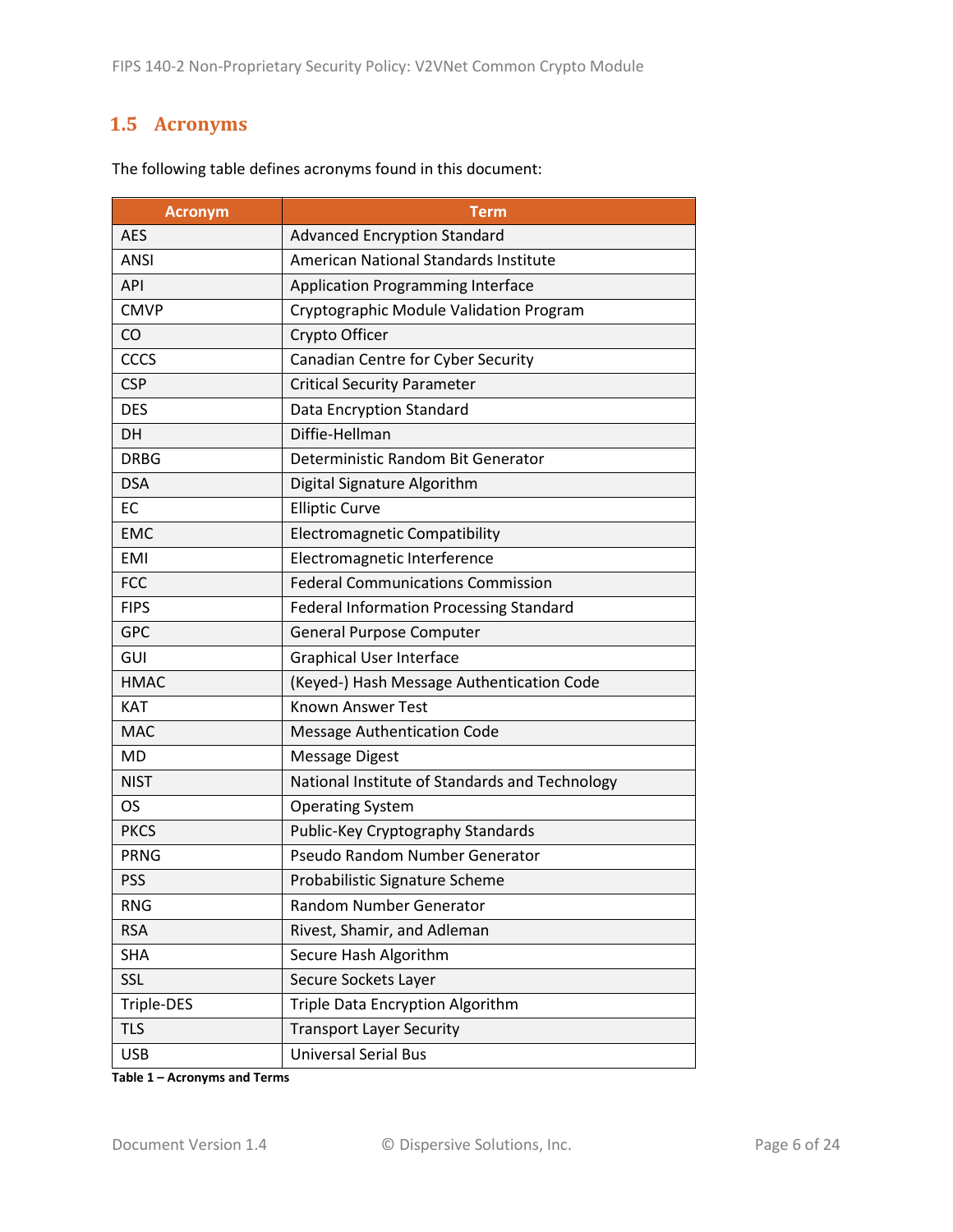# <span id="page-6-0"></span>**2 V2VNet Common Crypto Module**

# <span id="page-6-1"></span>**2.1 Cryptographic Module Specification**

V2VNet Common Crypto Module provides cryptographic functions for Dispersive Solutions V2VNet Server Edition, a scalable solution allowing clients to communicate directly with other clients, and securely route voice, video and data communications.

The module's logical cryptographic boundary is the shared library files and their integrity check HMAC files. The module is a multi-chip standalone embodiment installed on a General Purpose Device.

All operations of the module occur via calls from host applications and their respective internal daemons/processes. As such there are no untrusted services calling the services of the module.

The module supports two modes of operation: Approved and non-Approved. The module will be in the FIPS-approved mode when all power-up self-tests have completed successfully, and only Approved algorithms are invoked. See Approved Cryptographic Algorithms section below for a list of the supported Approved algorithms. The non-Approved mode is entered when a non-Approved algorithm is invoked. See Non- Approved Algorithms for a list of non-Approved algorithms.

#### <span id="page-6-2"></span>**2.1.1 Validation Level Detail**

| <b>FIPS 140-2 Section Title</b>                              | <b>Validation Level</b> |
|--------------------------------------------------------------|-------------------------|
| Cryptographic Module Specification                           |                         |
| Cryptographic Module Ports and Interfaces                    | 1                       |
| Roles, Services, and Authentication                          | 1                       |
| <b>Finite State Model</b>                                    | 1                       |
| <b>Physical Security</b>                                     | N/A                     |
| <b>Operational Environment</b>                               | 1                       |
| Cryptographic Key Management                                 | 1                       |
| Electromagnetic Interference / Electromagnetic Compatibility | 1                       |
| Self-Tests                                                   | 1                       |
| Design Assurance                                             | 1                       |
| Mitigation of Other Attacks                                  | N/A                     |

The following table lists the level of validation for each area in FIPS 140-2:

**Table 2 – Validation Level by FIPS 140-2 Section**

#### <span id="page-6-3"></span>**2.1.2 Approved Cryptographic Algorithms**

The module's cryptographic algorithm implementations have received the following certificate numbers from the Cryptographic Algorithm Validation Program: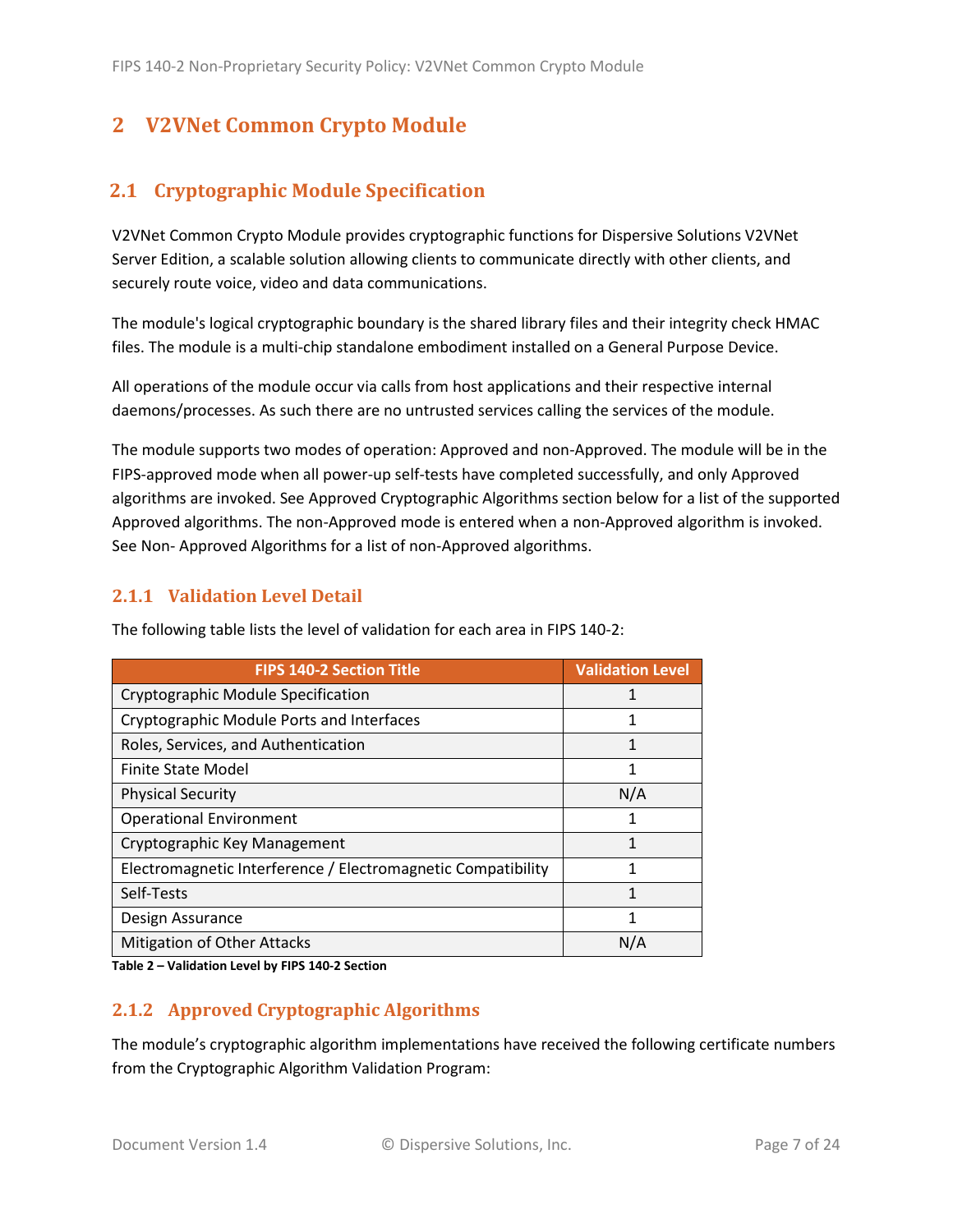| <b>Algorithm</b>                                                                   | <b>CAVP Certificate</b> |
|------------------------------------------------------------------------------------|-------------------------|
| <b>AES</b>                                                                         | 2273                    |
| ECB (e/d; 128, 192, 256)                                                           |                         |
| CBC (e/d; 128, 192, 256)                                                           |                         |
| CFB1 (e/d; 128, 192, 256)                                                          |                         |
| CFB8 (e/d; 128, 192, 256)                                                          |                         |
| OFB (e/d; 128, 192, 256)                                                           |                         |
| <b>CTR</b> (ext only; 128, 192, 256)                                               |                         |
| CCM (KS: 128, 192, 256)                                                            |                         |
| CMAC (Generation/Verification) (KS: 128, 192, 256)                                 |                         |
| <b>GCM</b> (KS: AES_128(e/d), AES_192(e/d), AES_256(e/d))                          |                         |
| HMAC-SHA-1, HMAC-SHA-224, HMAC-SHA-256, HMAC- SHA-384, HMAC-SHA-512                | 1391                    |
| <b>DSA</b>                                                                         | 709                     |
| FIPS 186-4                                                                         |                         |
| PQG Gen: 2048 & 3072 (using SHA-2)                                                 |                         |
| PQG Ver: 1024, 2048 & 3072 (using SHA-1 and SHA-2)                                 |                         |
| Key Pair: 2048-bit & 3072-bit                                                      |                         |
| Sig Gen: 2048-bit & 3072-bit (using SHA-2)                                         |                         |
| Sig Ver: 1024-bit, 2048-bit & 3072-bit (using SHA-1 & SHA-2)                       |                         |
| <b>ECDSA</b>                                                                       | 368                     |
| FIPS 186-4                                                                         |                         |
| Key Pair Generation: Curves (P-224, P-256, P-384, P-521, K-233, K-283, K-409, K-   |                         |
| 571, B-233, B-283, B-409 & B-571)                                                  |                         |
| PKV: Curves All P, K & B                                                           |                         |
| Sig Gen: (P-224, P-256, P-384, P-521, K-233, K-283, K-409, K-571, B-233, B-283, B- |                         |
| 409 & B-571) (SHA-2)                                                               |                         |
| Sig Ver: Curves (P-192, P224, P-256, P-384, P-521, K-163, K-233, K-283, K-409, K-  |                         |
| 571, B-163, B-233, B-283, B-409 & B-571) (using SHA-1 and SHA-2)                   |                         |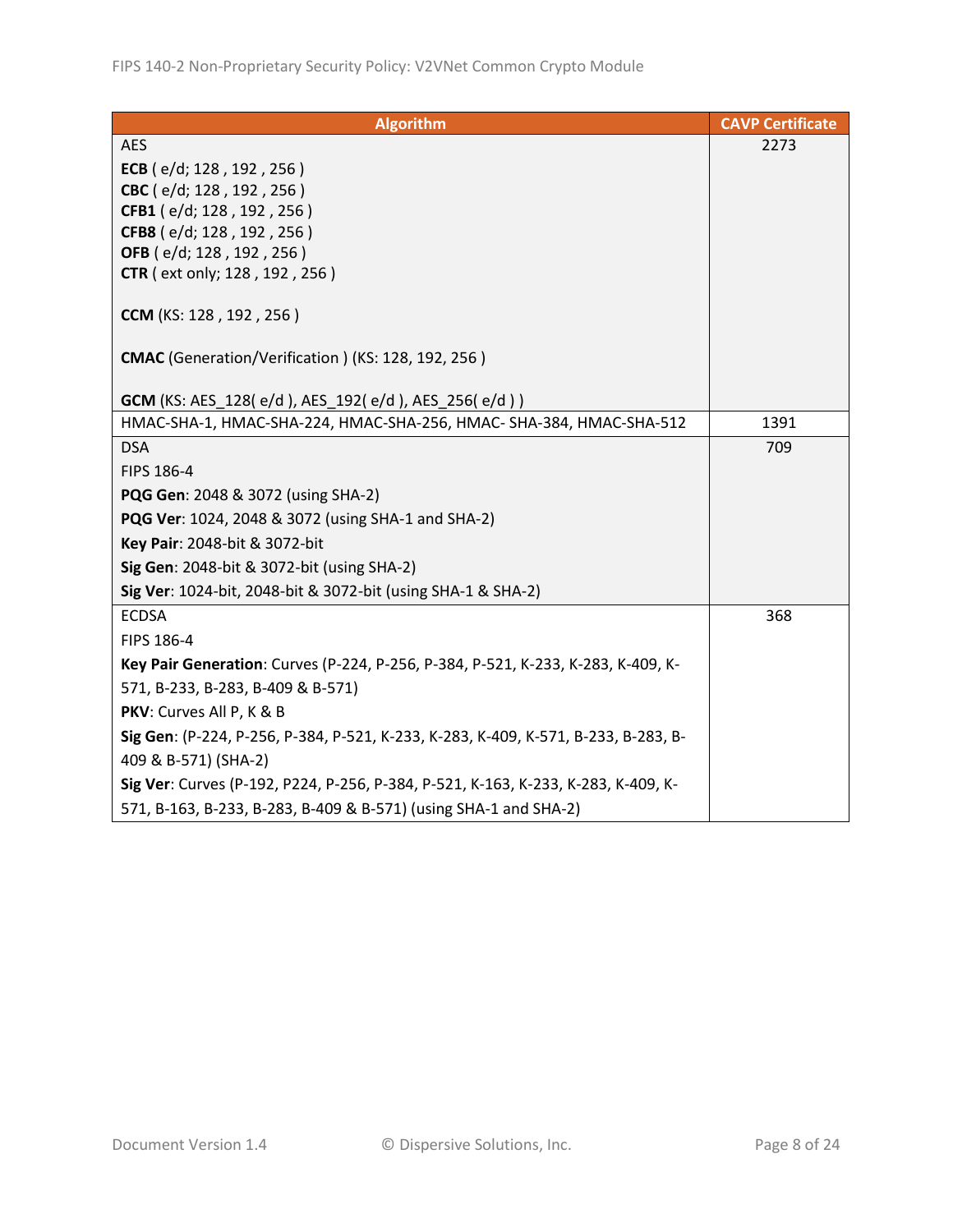| <b>Algorithm</b>                                                                 | <b>CAVP Certificate</b> |
|----------------------------------------------------------------------------------|-------------------------|
| RSA (X9.31, PKCS #1.5, PSS)                                                      | 1166                    |
| FIPS 186-2                                                                       |                         |
| <b>ANSIX9.31</b>                                                                 |                         |
| Sig Gen: 4096 bit (using SHA-2)                                                  |                         |
| Sig Ver: 1024-bit, 1536-bit, 2048-bit, 3072-bit, 4096-bit (any SHA size)         |                         |
|                                                                                  |                         |
| <b>PKCS1 V15</b>                                                                 |                         |
| Sig Gen: 4096-bit (using SHA-2)                                                  |                         |
| Sig Ver: 1024-bit, 1536-bit, 2048-bit, 3072-bit, 4096-bit (any SHA size)         |                         |
|                                                                                  |                         |
| <b>PSS</b>                                                                       |                         |
| Sig Gen: 4096-bit (using SHA-2)                                                  |                         |
| Sig Ver: 1024-bit, 1536-bit, 2048-bit, 3072-bit, 4096-bit (any SHA size)         |                         |
|                                                                                  |                         |
| FIPS 186-4                                                                       |                         |
| <b>ANSIX9.31</b>                                                                 |                         |
| Sig Gen: 2048-bit & 3072-bit (using SHA-2)                                       |                         |
| Sig Ver: 1024-bit, 2048-bit, & 3072-bit (any SHA size)                           |                         |
|                                                                                  |                         |
| <b>PKCS1 V15</b>                                                                 |                         |
| Sig Gen: 2048-bit & 3072-bit (using SHA-2)                                       |                         |
| Sig Ver: 1024-bit, 2048-bit, & 3072-bit (any SHA size)                           |                         |
|                                                                                  |                         |
| <b>PSS</b>                                                                       |                         |
| Sig Gen: 2048-bit & 3072-bit (using SHA-2)                                       |                         |
| Sig Ver: 1024-bit, 2048-bit, & 3072-bit (any SHA size)                           |                         |
| SHA-1, SHA-224, SHA-256, SHA-384, SHA-512                                        | 1954                    |
| Triple-DES                                                                       | 1420                    |
| TECB(KO 1 e/d, KO 2 d only)                                                      |                         |
| TCBC(KO1e/d, KO2donly)                                                           |                         |
| TCFB1(KO1e/d, KO2donly)                                                          |                         |
| TCFB8(KO 1 e/d, KO 2 d only)                                                     |                         |
| TCFB64(KO 1 e/d, KO 2 d only)                                                    |                         |
| TOFB(KO1e/d, KO2d only)                                                          |                         |
|                                                                                  |                         |
| <b>CMAC</b> (KS: 3-Key; Generation/Verification; Block Size(s): Full / Partial ) |                         |
| SP 800-90A Rev.1 DRBG (Hash DRBG, HMAC DRBG, CTR DRBG)                           | 281                     |
| <b>CKG</b>                                                                       | Vendor Affirmed         |

**Table 3 – FIPS-Approved Algorithm Certificates**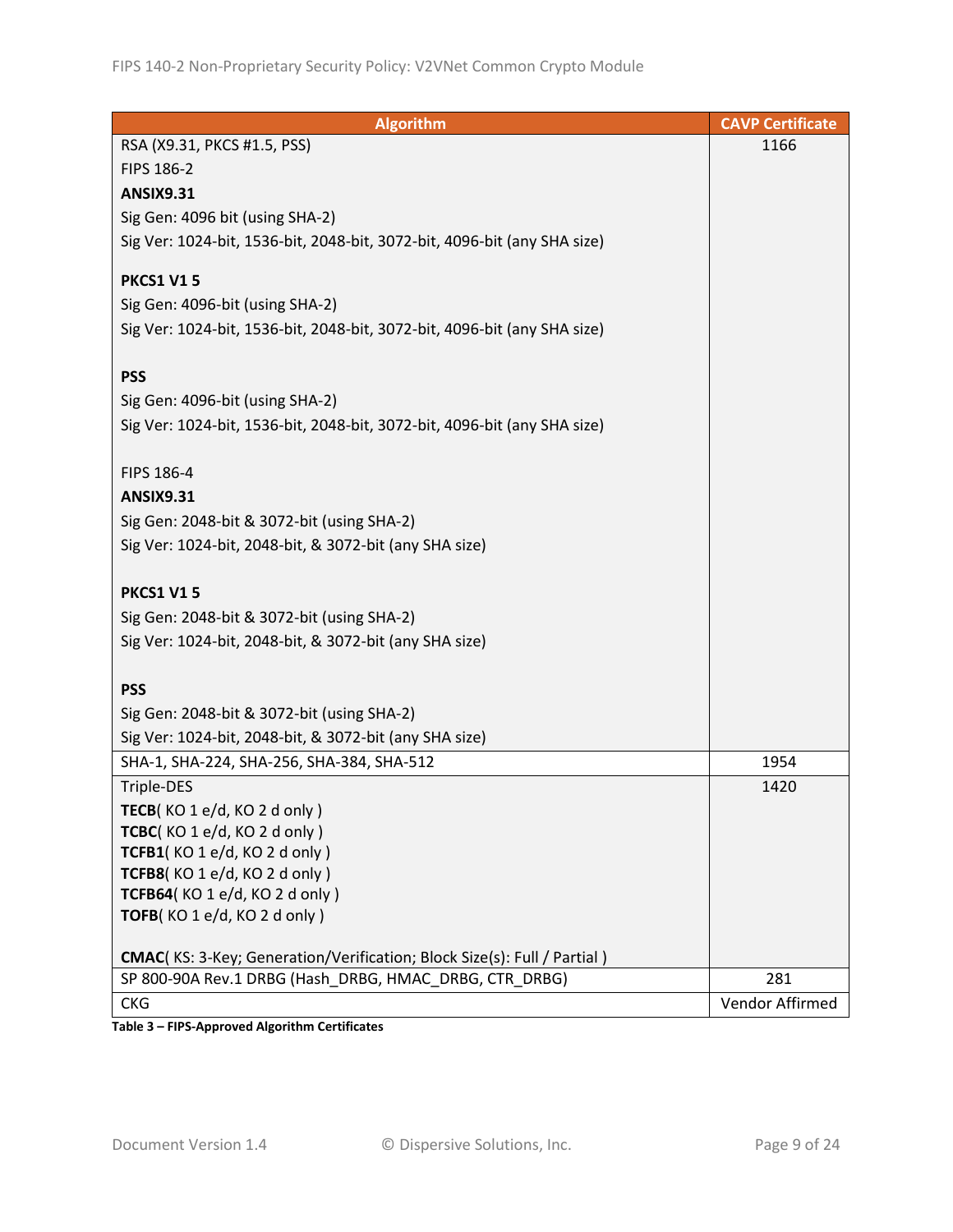#### <span id="page-9-0"></span>**2.1.3 Non-Approved Mode of Operation**

The module supports a non-approved mode of operation. The algorithms listed in this section are not to be used by the operator in the FIPS Approved mode of operation.

The following algorithms shall not be used:

- AES XTS (  $(KS: XTS_128$  (  $(e/d)$   $(f/p)$  )  $KS: XTS_256$  (  $(e/d)$   $(f/p)$  )
- EC Diffie-Hellman
- RSA (key wrapping; key establishment methodology provides up to 256 bits of encryption strength)
- GMAC

The following algorithms are disallowed as of January 1, 2016 per the NIST SP 800-131A algorithm transitions:

- Random Number Generator Based on ANSI X9.31 Appendix A.2.4
- Two-Key Triple DES Encryption
- Dual EC DRBG

The following algorithms are disallowed as of January 1, 2014 per the NIST SP 800-131A algorithm transitions:

| $\bullet$ | <b>FIPS 186-4 DSA</b> | PQG Gen 1024-bit (any SHA size), 2048-bit & 3072-bit using SHA-1<br>Key Gen 1024-bit (any SHA size), 2048-bit & 3072-bit using SHA-1<br>Sig Gen 1024-bit (any SHA size), 2048-bit & 3072-bit using SHA-1 |
|-----------|-----------------------|----------------------------------------------------------------------------------------------------------------------------------------------------------------------------------------------------------|
|           | <b>FIPS 186-2 DSA</b> | PQG Gen 1024-bit (any SHA size)<br>PQG Ver 1024-but<br>Key Gen 1024-bit<br>Sig Gen 1024-bit (any SHA size), 2048-bit & 3072-bit using SHA-1                                                              |
|           | <b>FIPS 186-4 DSA</b> | PQG Gen, 1024-bit (any SHA size)<br>Key Gen, 1024-bit<br>Sig Gen, 1024-bit (any SHA size), 2048-bit & 3072-bit using SHA-1                                                                               |
|           | <b>FIPS 186-2 RSA</b> | <b>ANSIX9.31</b><br>Key Gen 1024 & 1536                                                                                                                                                                  |
|           |                       | <b>ANSIX9.31</b><br>Sig Gen 1024 & 1536 (any SHA size); 2048, 3072 & 4096 using SHA-1                                                                                                                    |
|           |                       | <b>PKCSI V15</b><br>Sig Gen 1024 & 1536 (any SHA size); 2048, 3072 & 4096 using SHA-1                                                                                                                    |
|           |                       | <b>PSS</b><br>Sig Gen 1024 & 1536 (any SHA size); 2048, 3072 & 4096 using SHA-1                                                                                                                          |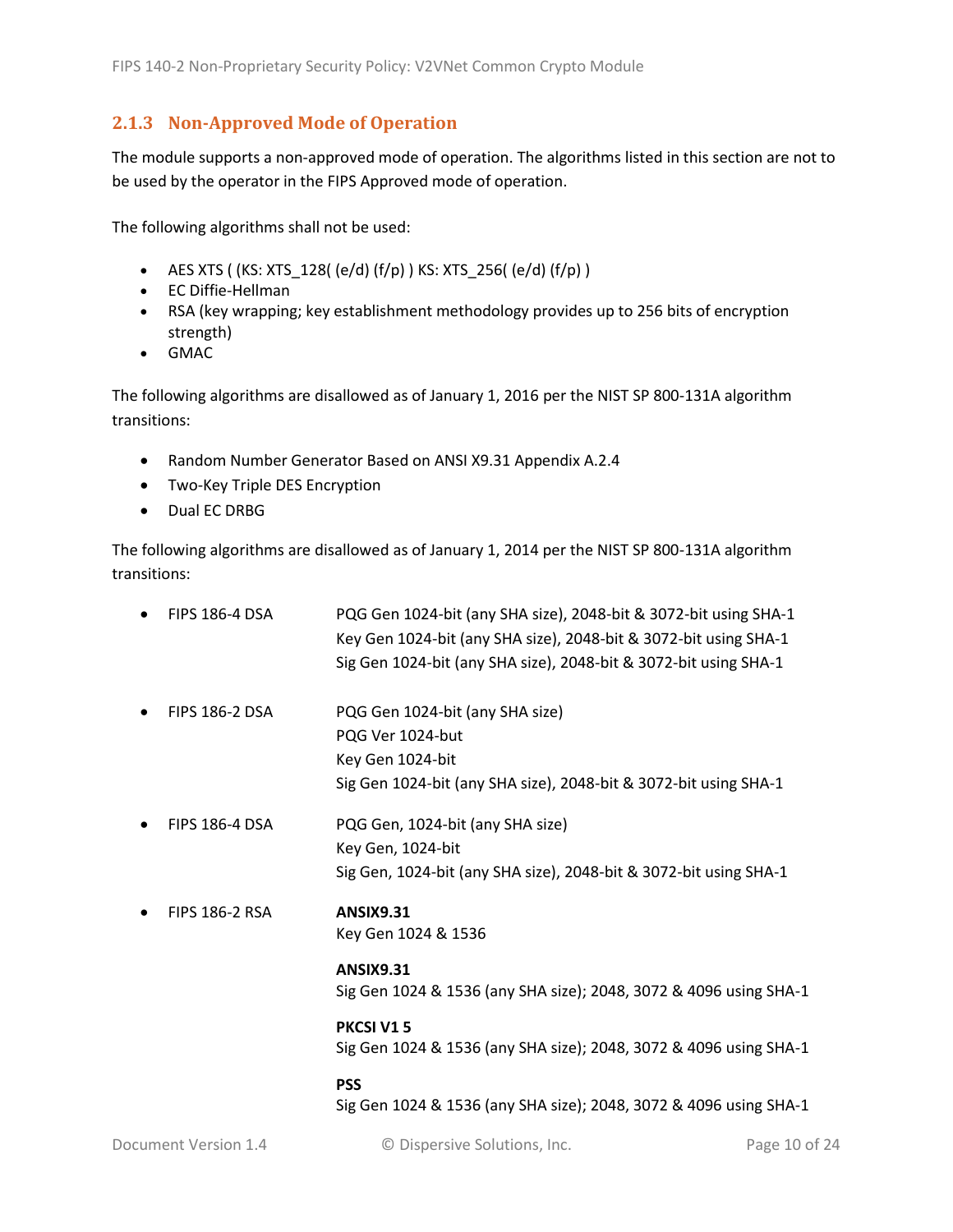• FIPS 186-4 RSA **ANSIX9.31** Sig Gen 1024 using SHA-1

> **PKCSI V1 5** Sig Gen 1024 using SHA-1

> **PSS** Sig Gen 1024 using SHA-1

- FIPS 186-2 ECDSA **Key Pair Generation: Curves** P-192, K-163 & B-163 **PKV**: Curves All P, K & B **Sig Gen Curves**: All P, K & B **Sig Ver Curves**: All P, K & B
- FIPS 186-4 ECDSA **Key Pair Generation: Curves** P-192, K-163 & B-163

**Sig Gen Curves** P-224, P-256, P-384, P-521, K-233, K-283, K-409, K-571, B-233, B-283, B-409 & B-571) (using SHA-1) P-192-, K-163 & B-163 (any SHA size)

• CVL (ECC CDH KAS)

The following algorithms are disallowed as of September 1, 2020 per the FIPS 186-2 transitions:

- FIPS 186-2 RSA (X9.31, PKCS #1.5, PSS)
	- o **ANSIX9.31**
		- Key Gen: 2048-bit, 3072-bit & 4096-bit
		- Sig Gen: 2048-bit, 3072-bit (any SHA size)
		- Sig Gen: 4096-bit using SHA-1
	- o **PKCS1 V1 5**
		- Sig Gen: 2048-bit, 3072-bit (any SHA size)
		- Sig Gen: 4096-bit using SHA-1
	- o **PSS**
		- Sig Gen: 2048-bit, 3072-bit (any SHA size)
		- Sig Gen: 4096-bit using SHA-1

### <span id="page-10-0"></span>**2.2 Module Interfaces**

The figure below shows the module's physical and logical block diagram: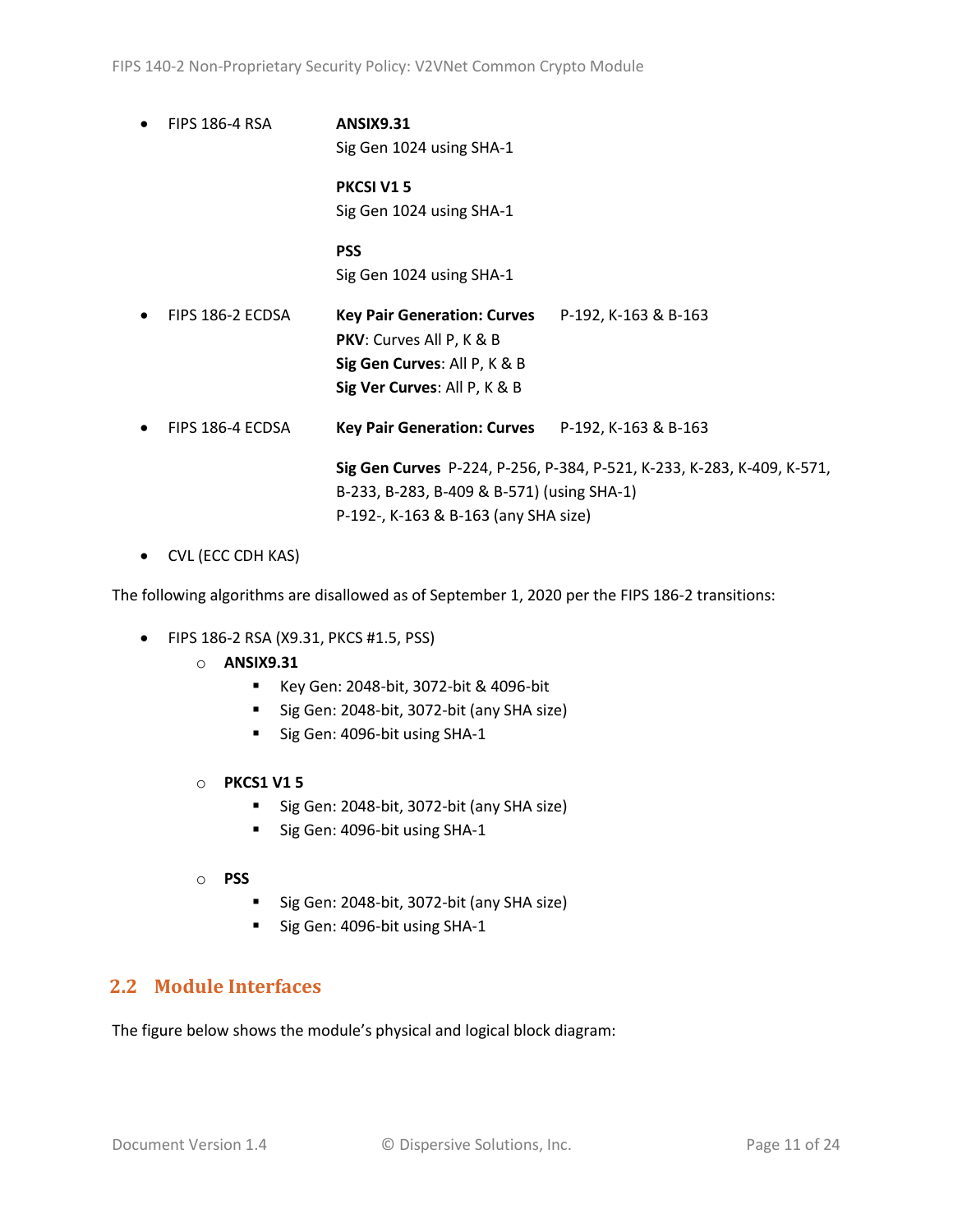

#### <span id="page-11-0"></span>**Figure 1 – Module Boundary and Interfaces Diagram**

The module's physical boundary is the boundary of the General Purpose Computer (GPC) that the module is installed on, which includes a processor and memory. The interfaces (ports) for the physical boundary include the computer's network port, keyboard port, mouse port, power plug, and display. When operational, the module does not transmit any information across these physical ports because it is a software cryptographic module. Therefore, the module's interfaces are purely logical and are provided through the Application Programming Interface (API) that a calling daemon can operate. The logical interfaces expose services that applications directly call, and the API provides functions that may be called by a referencing application (see Section [2.3](#page-12-0) – [Roles, Services, and Authentication](#page-12-0) for the list of available functions). The module distinguishes between logical interfaces by logically separating the information according to the defined API.

The API provided by the module is mapped onto the FIPS 140-2 logical interfaces: data input, data output, control input, and status output. Each of the FIPS 140-2 logical interfaces relates to the module's callable interface, as follows: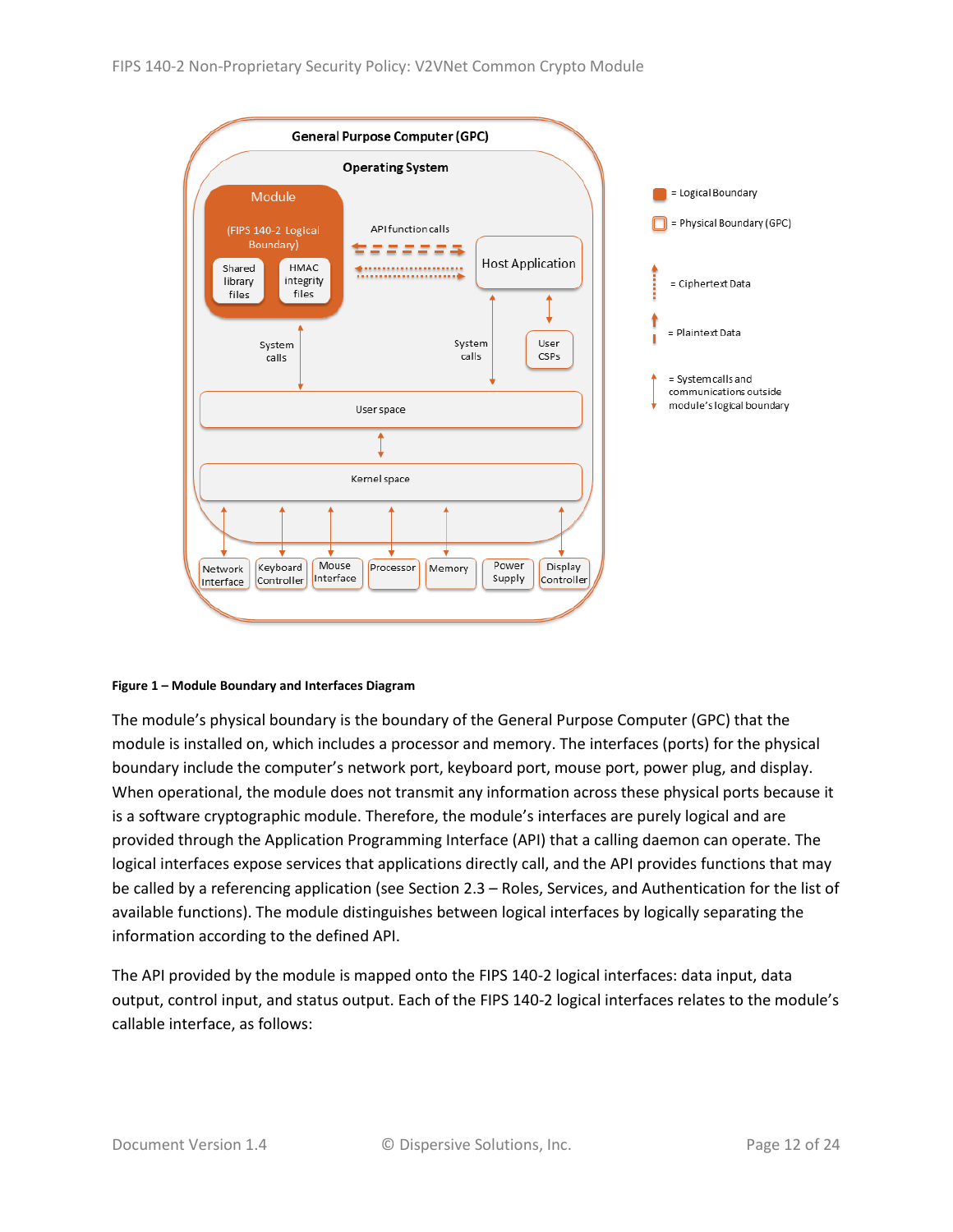| FIPS 140-2 Interface | <b>Module Logical Interface</b>   | <b>GPC Physical Interface</b> |
|----------------------|-----------------------------------|-------------------------------|
| Data Input           | Input parameters of API function  | Network Interface             |
|                      | calls                             |                               |
| Data Output          | Output parameters of API function | Network Interface             |
|                      | calls                             |                               |
| Control Input        | API function calls                | Network Interface, Keyboard   |
|                      |                                   | Interface, Mouse Interface    |
| <b>Status Output</b> | For FIPS mode, function calls     | Network Interface, Display    |
|                      | returning status information and  | Controller                    |
|                      | return codes provided by API      |                               |
|                      | function calls                    |                               |
| Power                | None                              | Power Supply                  |

**Table 4 – Logical Interface / Physical Interface Mapping**

As shown in Figure 1 – [Module Boundary and Interfaces Diagram](#page-11-0) and Table 5 – Module [Services, Roles,](#page-13-3) [and Descriptions,](#page-13-3) the output data path is provided by the data interfaces and is logically disconnected from processes performing key generation or zeroization. No key information will be output through the data output interface when the module zeroizes keys.

# <span id="page-12-0"></span>**2.3 Roles, Services, and Authentication**

The module supports a Crypto Officer and a User role. The module does not support a Maintenance role. The User and Crypto-Officer roles are implicitly assumed by the entity accessing services implemented by the Module.

#### <span id="page-12-1"></span>**2.3.1 Operator Services and Descriptions**

The module supports services that are available to users in the various roles. All the services are described in detail in the module's user documentation. The following table shows the services available to the various roles and the access to cryptographic keys and CSPs resulting from services:

| <b>Service</b>           | <b>Roles</b> | <b>CSP / Algorithm</b>                  | <b>Permission</b>  |
|--------------------------|--------------|-----------------------------------------|--------------------|
| Module initialization    | Crypto       | <b>None</b>                             | CO:                |
|                          | Officer      |                                         | execute            |
|                          |              |                                         |                    |
| Symmetric                | User         | AES Key, Triple-DES Key                 | User:              |
| encryption/decryption    |              |                                         | read/write/execute |
| Digital signature        | User         | RSA Private Key, DSA Private Key, ECDSA | User:              |
| generation               |              | Private Key                             | read/write/execute |
| <b>Digital Signature</b> | User         | RSA Public Key, DSA Public Key, ECDSA   | User:              |
| verification             |              | Public Key                              | read/write/execute |
| Symmetric key            | User         | AES Key, Triple-DES Key                 | User:              |
| generation               |              |                                         | read/write/execute |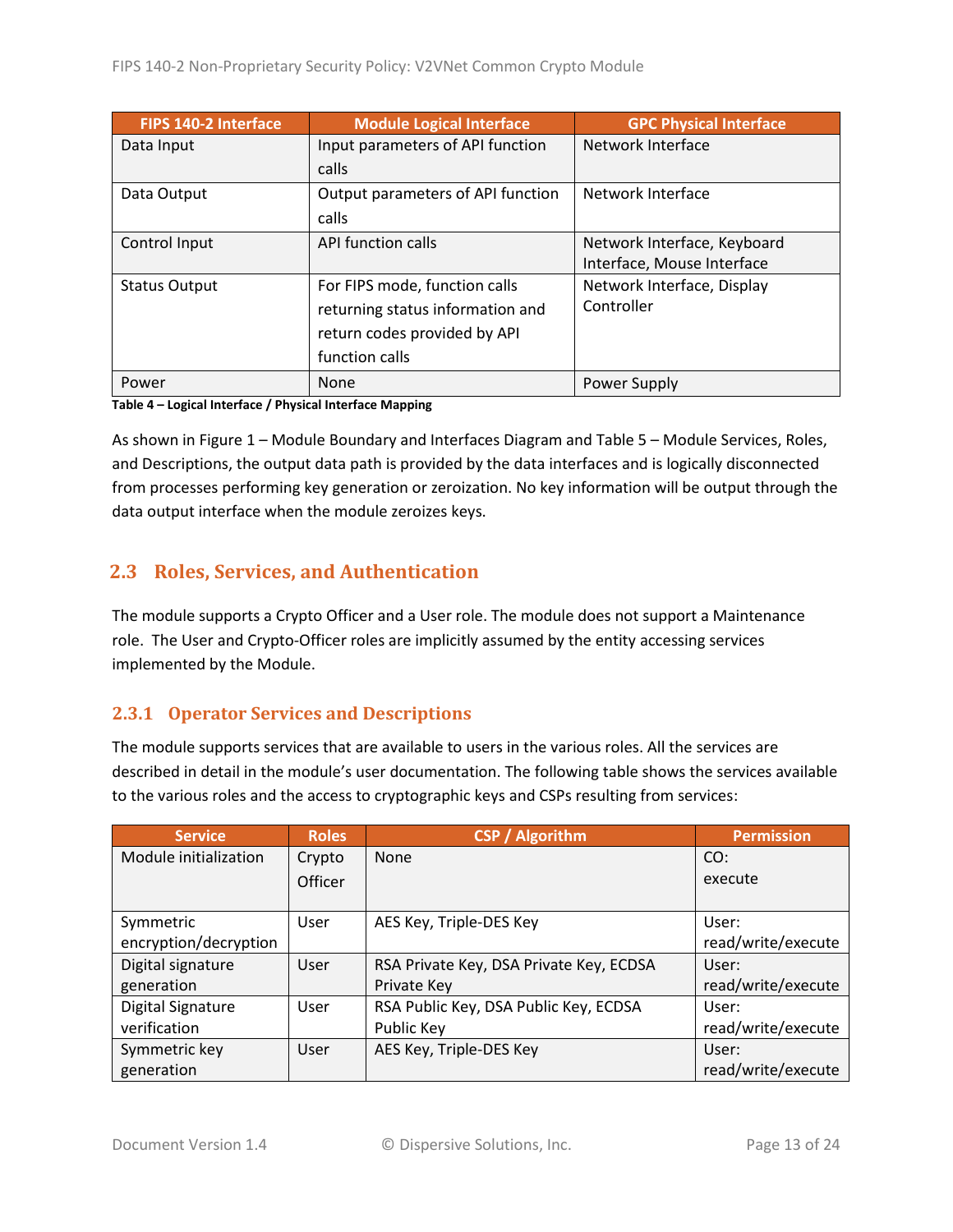| Asymmetric key       | User        | DSA Private Key, ECDSA Private Key     | User:              |
|----------------------|-------------|----------------------------------------|--------------------|
| generation           |             |                                        | read/write/execute |
| Keyed Hash (HMAC)    | <b>User</b> | <b>HMAC Key</b>                        | User:              |
|                      |             | HMAC SHA-1, HMAC SHA-224, HMAC SHA-    | read/write/execute |
|                      |             | 256, HMAC SHA-384, HMAC SHA-512        |                    |
| Message digest (SHS) | User        | SHA-1, SHA-224, SHA-256, SHA-384, SHA- | User:              |
|                      |             | 512                                    | read/write/execute |
| Random number        | <b>User</b> | DRBG Internal State, DRBG Entropy      | User:              |
| generation           |             |                                        | read/write/execute |
| Show status          | Crypto      | None                                   | User and CO:       |
|                      | Officer     |                                        | execute            |
|                      | User        |                                        |                    |
| Self test            | User        | None                                   | User:              |
|                      |             |                                        | read/execute       |
| Zeroize              | Crypto      | All CSPs                               | CO:                |
|                      | Officer     |                                        | read/write/execute |
|                      | User        |                                        |                    |

<span id="page-13-3"></span>**Table 5 – Module Services, Roles, and Descriptions**

The operator is required to review the sections Approved Cryptographic Algorithms, Non-Approved Cryptographic Algorithms, and Guidance and Secure Operation to ensure only approved algorithms are used.

#### <span id="page-13-0"></span>**2.3.2 Operator Authentication**

As required by FIPS 140-2, there are two roles (a Crypto Officer role and User role) in the module that operators may assume. As allowed by Level 1, the module does not support authentication to access services. As such, there are no applicable authentication policies. Access control policies are implicitly defined by the services available to the roles as specified in Table 5 – Module [Services, Roles,](#page-13-3) and [Descriptions.](#page-13-3)

### <span id="page-13-1"></span>**2.4 Physical Security**

This section of requirements does not apply to this module. The module is a software-only module and does not implement any physical security mechanisms.

# <span id="page-13-2"></span>**2.5 Operational Environment**

The module operates on a general purpose computer (GPC) running a general purpose operating system (GPOS). For FIPS purposes, the module is running on this operating system in single user mode and does not require any additional configuration to meet the FIPS requirements.

The module was tested on the following platforms: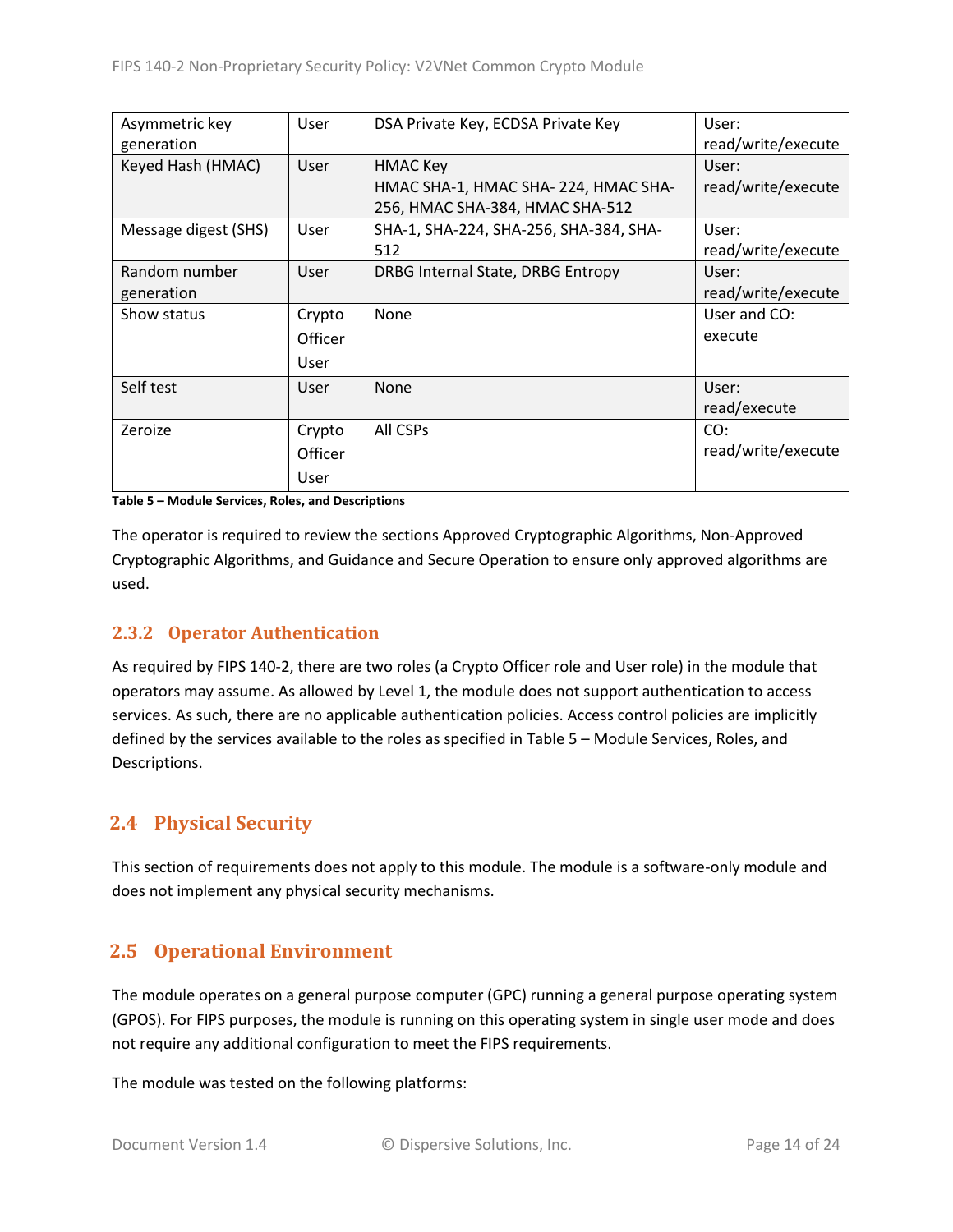| <b>Platform</b>   | <b>Operating System</b> | CPU(s)   |
|-------------------|-------------------------|----------|
| Dell Optiplex 755 | CentOS 6.3              | Intel i7 |
| MacBook Air       | Mac OS X 10.8           | Intel i7 |
| Dell Optiplex 755 | Win Server 2008 R2      | Intel i7 |

**Table 6 – Tested Environments**

Compliance is maintained for other versions of the respective operating system family where the binary is unchanged. No claim can be made as to the correct operation of the module or the security strengths of the generated keys when ported to an operational environment which is not listed on the validation certificate.

The GPC(s) used during testing met Federal Communications Commission (FCC) FCC Electromagnetic Interference (EMI) and Electromagnetic Compatibility (EMC) requirements for business use as defined by 47 Code of Federal Regulations, Part15, Subpart B. FIPS 140-2 validation compliance is maintained when the module is operated on other versions of the GPOS running in single user mode, assuming that the requirements outlined in NIST IG G.5 are met.

# <span id="page-14-0"></span>**2.6 Cryptographic Key Management**

| The table below provides a complete list of Critical Security Parameters and keys used within the |  |
|---------------------------------------------------------------------------------------------------|--|
| module:                                                                                           |  |

| <b>Keys and CSPs</b> | <b>Storage</b><br><b>Locations</b> | <b>Storage</b><br><b>Method</b> | <b>Input</b><br><b>Method</b> | Output<br><b>Method</b> | <b>Zeroization</b> | <b>Access</b> |
|----------------------|------------------------------------|---------------------------------|-------------------------------|-------------------------|--------------------|---------------|
| AES Key (128,        | <b>RAM</b>                         | Plaintext                       | API call                      | None                    | power cycle        | CO: RWD       |
| 192, 256 bits)       |                                    |                                 | parameter                     |                         | cleanse()          |               |
|                      |                                    |                                 |                               |                         |                    | U: RWD        |
| Encrypt/Decrypt      |                                    |                                 |                               |                         |                    |               |
| operations           |                                    |                                 |                               |                         |                    |               |
| Used to generate     |                                    |                                 |                               |                         |                    |               |
| and verify MACs      |                                    |                                 |                               |                         |                    |               |
| with AES as part     |                                    |                                 |                               |                         |                    |               |
| of the CMAC          |                                    |                                 |                               |                         |                    |               |
| algorithm.           |                                    |                                 |                               |                         |                    |               |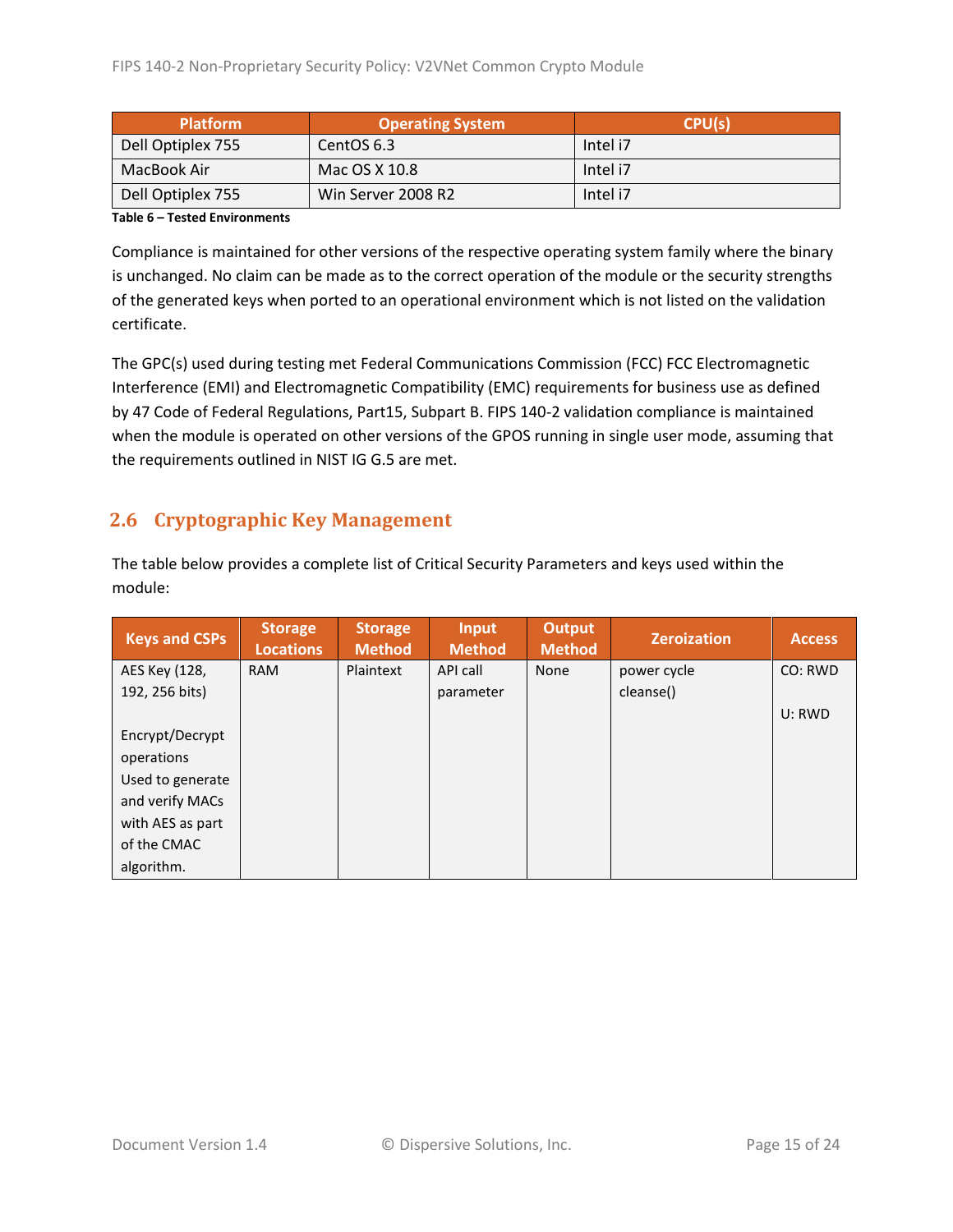| <b>Keys and CSPs</b> | <b>Storage</b><br><b>Locations</b> | <b>Storage</b><br><b>Method</b> | <b>Input</b><br><b>Method</b> | <b>Output</b><br><b>Method</b> | <b>Zeroization</b> | <b>Access</b> |
|----------------------|------------------------------------|---------------------------------|-------------------------------|--------------------------------|--------------------|---------------|
| Triple-DES Key       | <b>RAM</b>                         | Plaintext                       | <b>API call</b>               | None                           | power cycle        | CO: RWD       |
| (168 bits)           |                                    |                                 | parameter                     |                                | cleanse()          |               |
|                      |                                    |                                 |                               |                                |                    | U: RWD        |
| Used for             |                                    |                                 |                               |                                |                    |               |
| Encrypt/Decrypt      |                                    |                                 |                               |                                |                    |               |
| operations.          |                                    |                                 |                               |                                |                    |               |
| Used for             |                                    |                                 |                               |                                |                    |               |
| generating and       |                                    |                                 |                               |                                |                    |               |
| verifying MACs       |                                    |                                 |                               |                                |                    |               |
| with Triple-DES      |                                    |                                 |                               |                                |                    |               |
| as part of the       |                                    |                                 |                               |                                |                    |               |
| CMAC algorithm.      |                                    |                                 |                               |                                |                    |               |
| RSA Public Key       | <b>RAM</b>                         | Plaintext                       | <b>API call</b>               | API call                       | power cycle        | CO: RWD       |
| (1024, 1536,         |                                    |                                 | parameter                     | parameter                      | cleanse()          |               |
| 2048, 3072, 4096     |                                    |                                 |                               |                                |                    | U: RWD        |
| bits)                |                                    |                                 |                               |                                |                    |               |
|                      |                                    |                                 |                               |                                |                    |               |
| <b>RSA</b>           |                                    |                                 |                               |                                |                    |               |
| public/private       |                                    |                                 |                               |                                |                    |               |
| keys used to sign    |                                    |                                 |                               |                                |                    |               |
| and verify data.     |                                    |                                 |                               |                                |                    |               |
| RSA Private Key      | <b>RAM</b>                         | Plaintext                       | API call                      | API call                       | power cycle        | CO: RWD       |
| (2048, 3072,         |                                    |                                 | parameter                     | parameter                      | cleanse()          |               |
| 4096 bits)           |                                    |                                 |                               |                                |                    | U: RWD        |
|                      |                                    |                                 |                               |                                |                    |               |
| <b>RSA</b>           |                                    |                                 |                               |                                |                    |               |
| public/private       |                                    |                                 |                               |                                |                    |               |
| keys used to sign    |                                    |                                 |                               |                                |                    |               |
| and verify data.     |                                    |                                 |                               |                                |                    |               |
| DSA Public Key       | <b>RAM</b>                         | Plaintext                       | <b>API call</b>               | API call                       | power cycle        | CO: RWD       |
| (1024, 2048, and     |                                    |                                 | parameter                     | parameter                      | cleanse()          |               |
| 3072 bits)           |                                    |                                 |                               |                                |                    | U: RWD        |
|                      |                                    |                                 |                               |                                |                    |               |
| <b>DSA</b>           |                                    |                                 |                               |                                |                    |               |
| public/private       |                                    |                                 |                               |                                |                    |               |
| keys used to sign    |                                    |                                 |                               |                                |                    |               |
| and verify data.     |                                    |                                 |                               |                                |                    |               |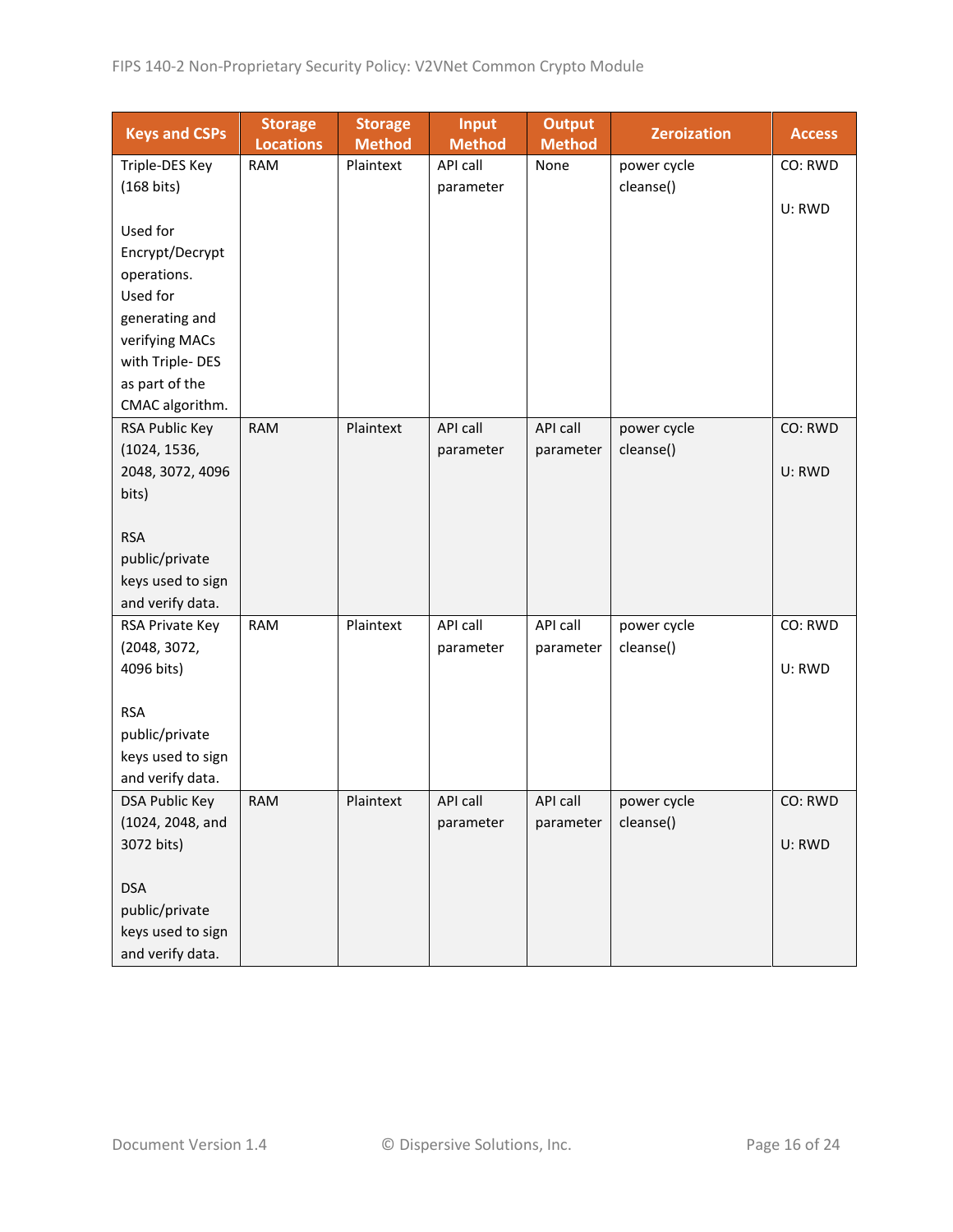| <b>Keys and CSPs</b>              | <b>Storage</b><br><b>Locations</b> | <b>Storage</b><br><b>Method</b> | <b>Input</b><br><b>Method</b> | <b>Output</b><br><b>Method</b> | <b>Zeroization</b> | <b>Access</b> |
|-----------------------------------|------------------------------------|---------------------------------|-------------------------------|--------------------------------|--------------------|---------------|
| DSA Private Key                   | <b>RAM</b>                         | Plaintext                       | API call                      | API call                       | power cycle        | CO: RWD       |
| (2048, and 3072                   |                                    |                                 | parameter                     | parameter                      | cleanse()          |               |
| bits)                             |                                    |                                 |                               |                                |                    | U: RWD        |
|                                   |                                    |                                 |                               |                                |                    |               |
| <b>DSA</b>                        |                                    |                                 |                               |                                |                    |               |
| public/private                    |                                    |                                 |                               |                                |                    |               |
| keys used to sign                 |                                    |                                 |                               |                                |                    |               |
| and verify data.                  |                                    |                                 |                               |                                |                    |               |
| НМАС Кеу (≥ 112                   | <b>RAM</b>                         | Plaintext                       | <b>API call</b>               | API call                       | power cycle        | CO: RWD       |
| bits)                             |                                    |                                 | parameter                     | parameter                      | cleanse()          |               |
|                                   |                                    |                                 |                               |                                |                    | U: RWD        |
| HMAC keys used                    |                                    |                                 |                               |                                |                    |               |
| to generate and<br>verify MACs on |                                    |                                 |                               |                                |                    |               |
| data.                             |                                    |                                 |                               |                                |                    |               |
| <b>Integrity Key</b>              | Module                             | Plaintext                       | None                          | None                           | None               | CO: RWD       |
|                                   | Binary                             |                                 |                               |                                |                    |               |
|                                   |                                    |                                 |                               |                                |                    | U: RWD        |
| <b>EC DSA Private</b>             | <b>RAM</b>                         | Plaintext                       | API call                      | API call                       | power cycle        | CO: RWD       |
| Key (PKG: Curves                  |                                    |                                 | parameter                     | parameter                      | cleanse()          |               |
| (P-224, P-256, P-                 |                                    |                                 |                               |                                |                    | U: RWD        |
| 384, P-521, K-                    |                                    |                                 |                               |                                |                    |               |
| 233, K-283, K-                    |                                    |                                 |                               |                                |                    |               |
| 409, K-571, B-                    |                                    |                                 |                               |                                |                    |               |
| 233, B-283, B-                    |                                    |                                 |                               |                                |                    |               |
| 409 & B-571)                      |                                    |                                 |                               |                                |                    |               |
| PKV: Curves All                   |                                    |                                 |                               |                                |                    |               |
| P, K & B)                         |                                    |                                 |                               |                                |                    |               |
| <b>ECDSA</b>                      |                                    |                                 |                               |                                |                    |               |
| public/private                    |                                    |                                 |                               |                                |                    |               |
| keys used to sign                 |                                    |                                 |                               |                                |                    |               |
| and verify data.                  |                                    |                                 |                               |                                |                    |               |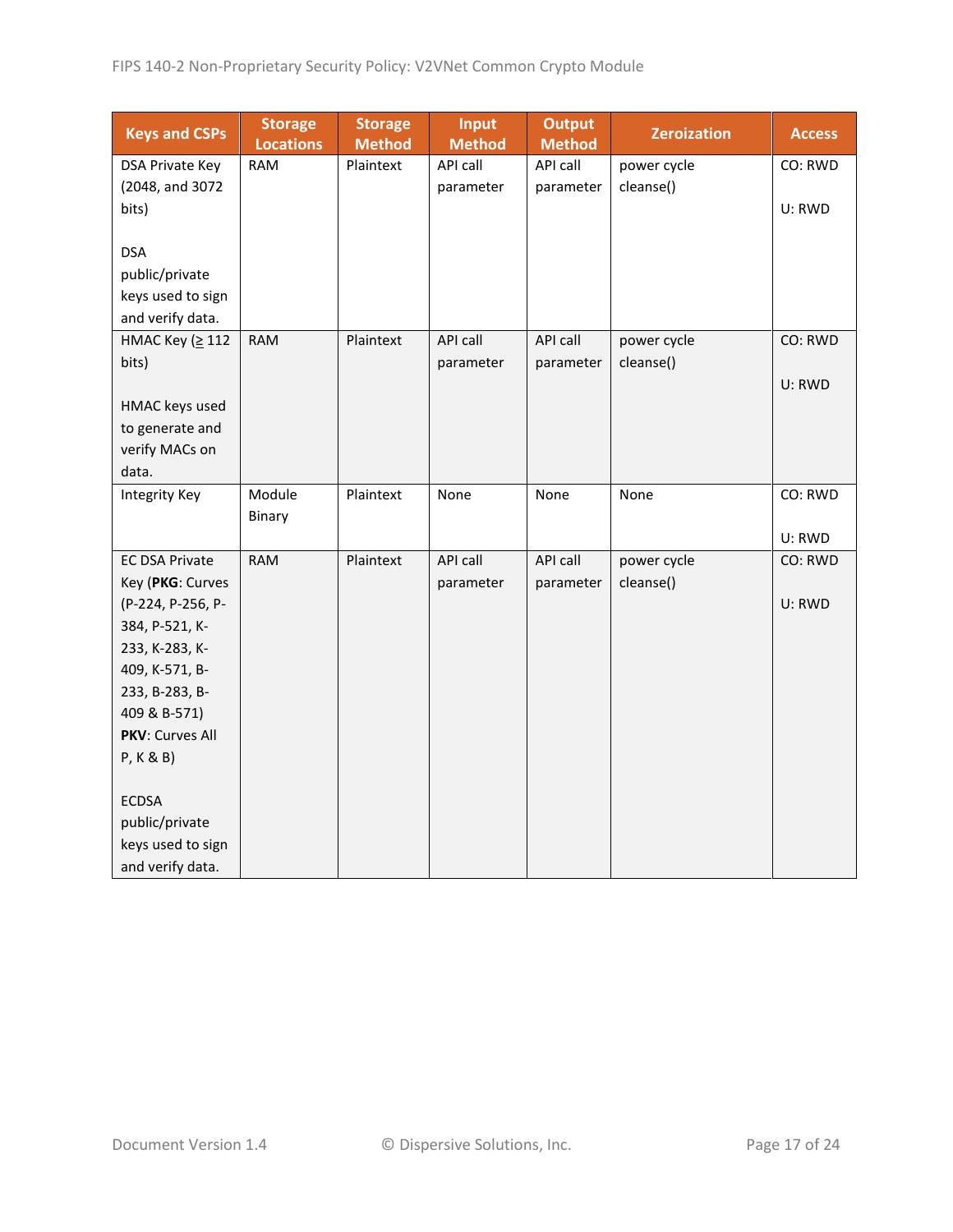| <b>Keys and CSPs</b> | <b>Storage</b><br><b>Locations</b> | <b>Storage</b><br><b>Method</b> | <b>Input</b><br><b>Method</b> | <b>Output</b><br><b>Method</b> | <b>Zeroization</b> | <b>Access</b> |
|----------------------|------------------------------------|---------------------------------|-------------------------------|--------------------------------|--------------------|---------------|
| <b>EC DSA Public</b> | <b>RAM</b>                         | Plaintext                       | API call                      | API call                       | power cycle        | CO: RWD       |
| Key (PKG: Curves     |                                    |                                 | parameter                     | parameter                      | cleanse()          |               |
| (P-224, P-256, P-    |                                    |                                 |                               |                                |                    | U: RWD        |
| 384, P-521, K-       |                                    |                                 |                               |                                |                    |               |
| 233, K-283, K-       |                                    |                                 |                               |                                |                    |               |
| 409, K-571, B-       |                                    |                                 |                               |                                |                    |               |
| 233, B-283, B-       |                                    |                                 |                               |                                |                    |               |
| 409 & B-571)         |                                    |                                 |                               |                                |                    |               |
| PKV: Curves All      |                                    |                                 |                               |                                |                    |               |
| P, K & B)            |                                    |                                 |                               |                                |                    |               |
|                      |                                    |                                 |                               |                                |                    |               |
| <b>ECDSA</b>         |                                    |                                 |                               |                                |                    |               |
| public/private       |                                    |                                 |                               |                                |                    |               |
| keys used to sign    |                                    |                                 |                               |                                |                    |               |
| and verify data.     |                                    |                                 |                               |                                |                    |               |
| <b>DRBG Internal</b> | <b>RAM</b>                         | Plaintext                       | None                          | None                           | power cycle        | CO: RWD       |
| state (V,C, Key      |                                    |                                 |                               |                                | cleanse()          |               |
| value)               |                                    |                                 |                               |                                |                    | U: RWD        |
| V and key are        |                                    |                                 |                               |                                |                    |               |
| used as part of      |                                    |                                 |                               |                                |                    |               |
| <b>HMAC and CTR</b>  |                                    |                                 |                               |                                |                    |               |
| DRBG process. V      |                                    |                                 |                               |                                |                    |               |
| and C are used as    |                                    |                                 |                               |                                |                    |               |
| part of HASH         |                                    |                                 |                               |                                |                    |               |
| DRBG process.        |                                    |                                 |                               |                                |                    |               |
| <b>DRBG Entropy</b>  | <b>RAM</b>                         | Plaintext                       | API call                      | None                           | power cycle        | CO: RWD       |
|                      |                                    |                                 | parameter                     |                                | cleanse()          |               |
| Entropy input        |                                    |                                 |                               |                                |                    | U: RWD        |
| strings used as      |                                    |                                 |                               |                                |                    |               |
| part of the DRBG     |                                    |                                 |                               |                                |                    |               |
| process.             |                                    |                                 |                               |                                |                    |               |
|                      |                                    |                                 |                               |                                |                    |               |

 $R = Read \tW = Write \tD = Delete$ 

#### **Table 7 – Module Keys/CSPs**

*Please note that keys can be generated by the module for the services that require those keys, but the keys will always be input via an API call.*

The application that uses the module is responsible for appropriate destruction and zeroization of the key material. The module provides functions for key allocation and destruction which overwrite the memory that is occupied by the key information with zeros before it is deallocated.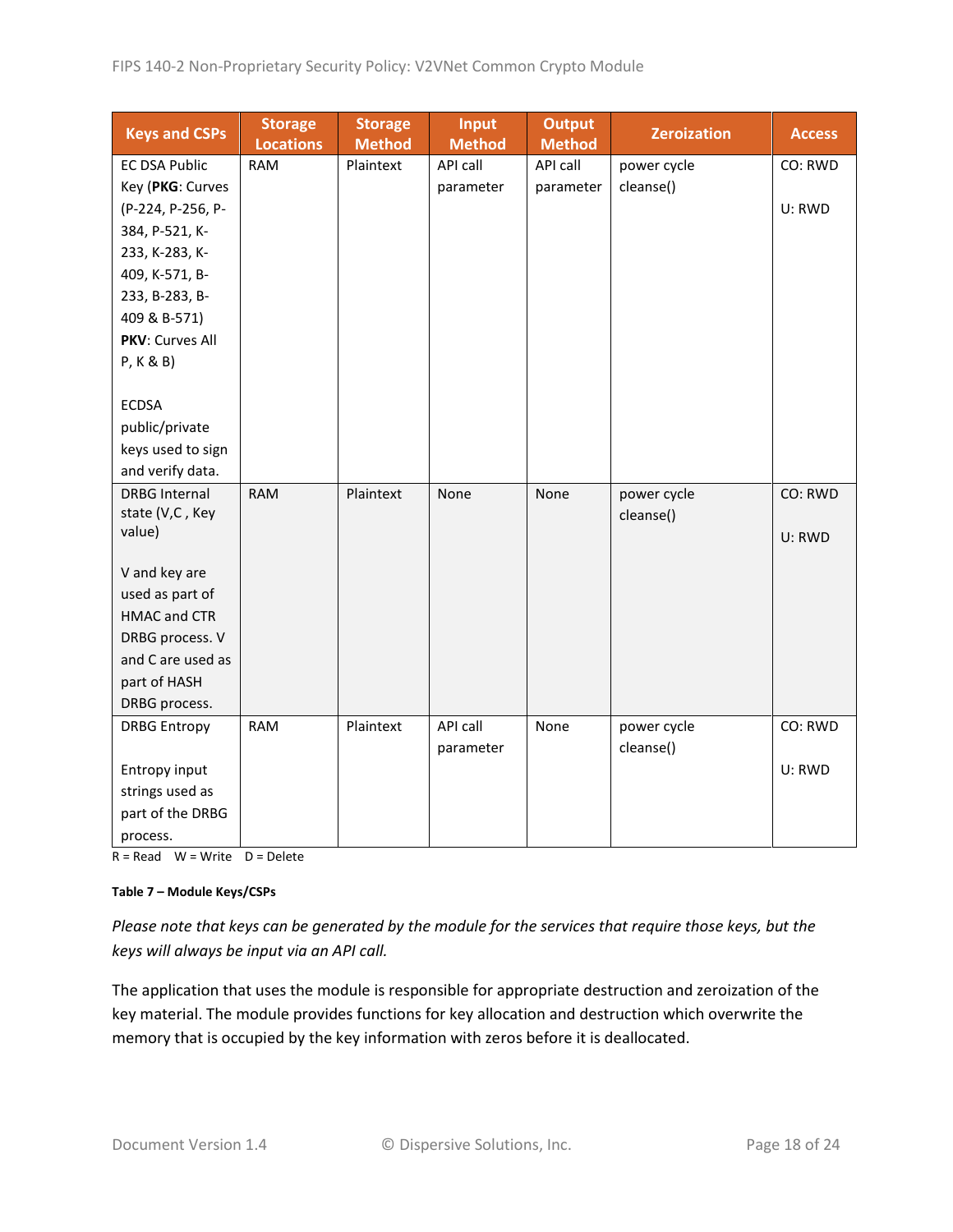#### <span id="page-18-0"></span>**2.6.1 Random Number Generation**

The module uses SP800-90A DRBGs for creation of asymmetric and symmetric keys.

The module accepts input from entropy sources external to the cryptographic boundary for use as seed material for the module's Approved DRBGs. The calling application of the module shall use entropy sources that meet the security strength required for the random bit generation mechanism as shown in NIST Special Publication 800-90A Table 2 (Hash\_DRBG, HMAC\_DRBG) and Table 3 (CTR\_DRBG). At a minimum, the entropy source shall provide at least 128 bits of entropy to the DRBG.

The module performs continual tests on the random numbers it uses to ensure that the seed inputs to the Approved DRBGs do not have the same value. The module also performs continual tests on the output of the Approved DRBGs to ensure that consecutive random numbers do not repeat.

In accordance with FIPS 140-2 IG D.12, the cryptographic module performs Cryptographic Key Generation (CKG) for asymmetric keys as per NIST SP 800-133rev2 (vendor affirmed). The resulting symmetric key or asymmetric seed is an unmodified output from a DRBG.

The AES GCM IV generation is in compliance with the RFC5288 and RFC5289 and shall only be used for the TLS protocol version 1.2 to be compliant with [FIPS140-2 IG] IG A.5, provision 1 ("TLS protocol IV generation"); thus, the module is compliant with [SP800-52]. Refer to Section [3.2.1](#page-22-5) for additional detail.

# <span id="page-18-1"></span>**2.6.2 Key/Critical Security Parameter (CSP) Authorized Access and Use by Role and Service/Function**

An authorized application as user (the User role) has access to all key data generated during the operation of the module.

#### <span id="page-18-2"></span>**2.6.3 Key/CSP Storage**

Public and private keys are provided to the module by the calling process and are destroyed when released by the appropriate API function calls or during power cycle. The module does not perform persistent storage of keys.

#### <span id="page-18-3"></span>**2.6.4 Key/CSP Zeroization**

The application is responsible for calling the appropriate destruction functions from the API. The destruction functions then overwrite the memory occupied by keys with zeros and deallocate the memory. This occurs during process termination / power cycle. Keys are immediately zeroized upon deallocation, which sufficiently protects the CSPs from compromise.

#### <span id="page-18-4"></span>**2.7 Self-Tests**

FIPS 140-2 requires that the module perform self-tests to ensure the integrity of the module and the correctness of the cryptographic functionality at start up. In addition, some functions require continuous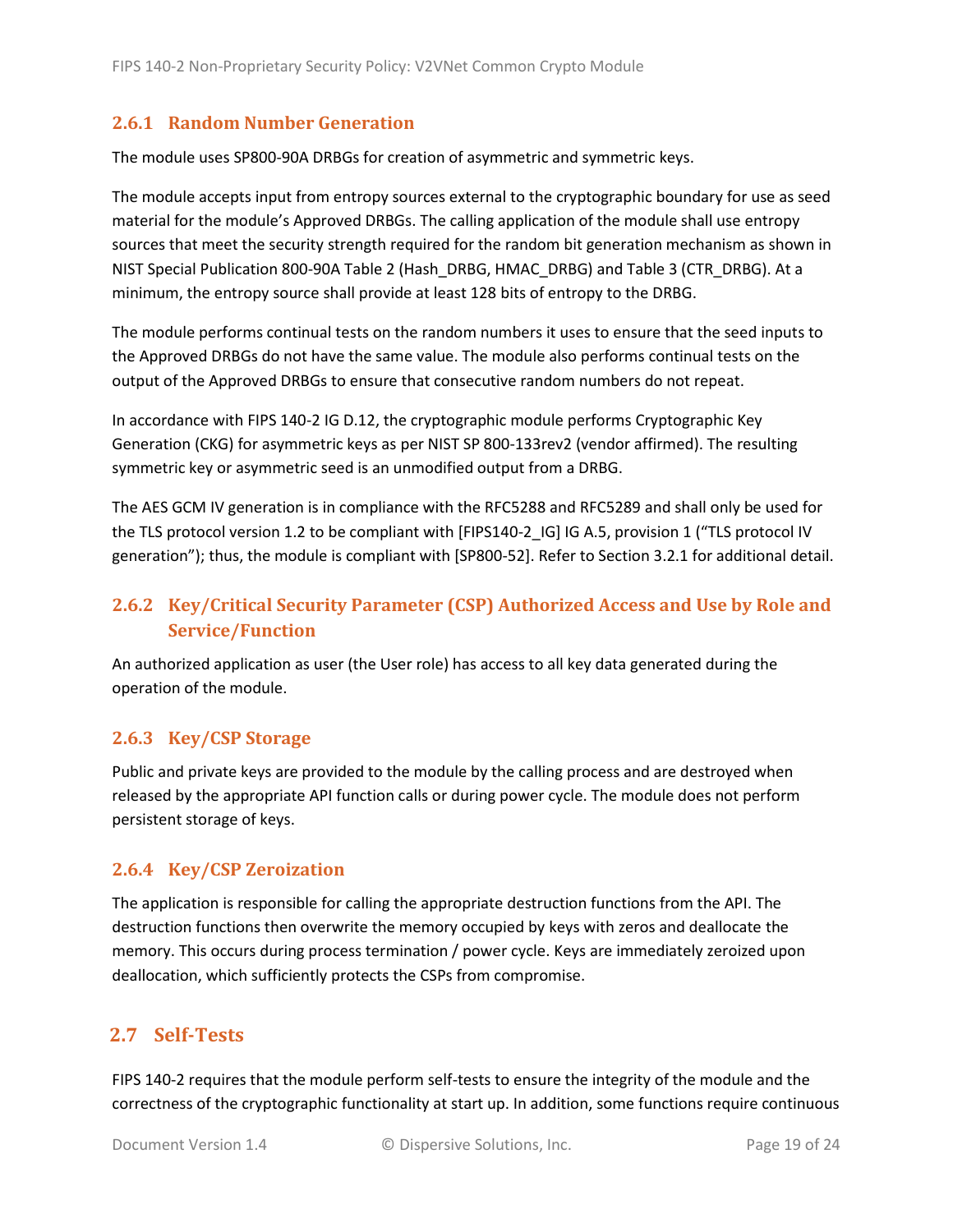verification of function, such as the random number generator. All these tests are listed and described in this section. In the event of a self-test error, the module will log the error and will halt. The module must be initialized into memory to resume function.

The following sections discuss the module's self-tests in more detail.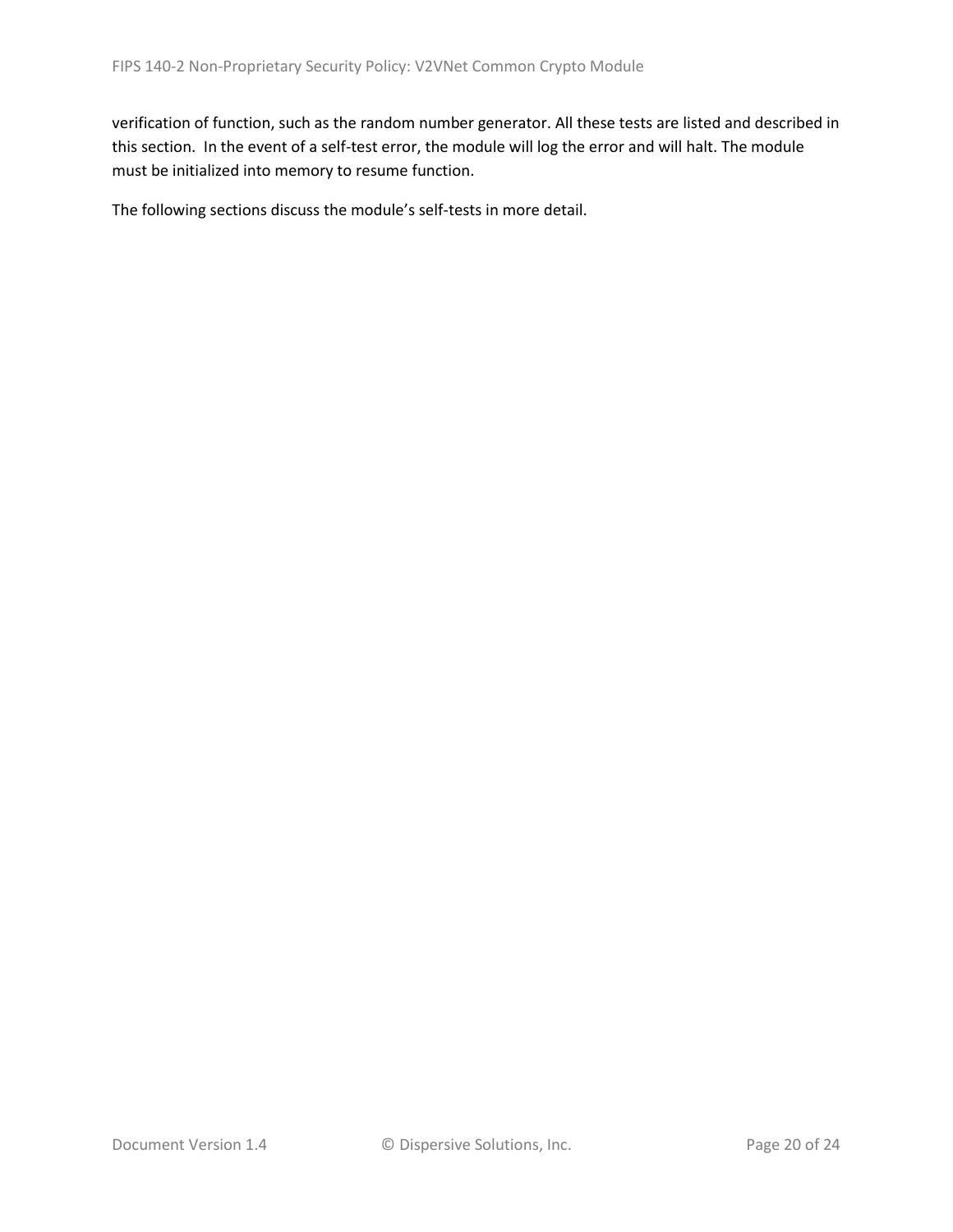### <span id="page-20-0"></span>**2.7.1 Power-On Self-Tests**

Power-on self-tests are executed automatically when the module is loaded into memory. The module verifies the integrity of the runtime executable using a HMAC-SHA-1 digest computed at build time. If the fingerprints match, the power-up self-tests are then performed. If the power-up self-test is successful, a flag is set to place the module in FIPS mode (the operator is still required to follow the guidance in Section [3](#page-22-0) to ensure the module is running in FIPS-approved mode of operation).

| <b>TYPE</b>                     | <b>DETAIL</b>                                                |
|---------------------------------|--------------------------------------------------------------|
| Software Integrity Check        | HMAC-SHA-1 on all module components                          |
| Known Answer Tests <sup>1</sup> | AES ECB mode encrypt/decrypt 128-bit key length<br>$\bullet$ |
|                                 | AES CCM mode encrypt/decrypt 192-bit key length              |
|                                 | AES GCM mode encrypt/decrypt 256-bit key length              |
|                                 | AES CMAC CBC mode, encrypt/decrypt with 128,                 |
|                                 | 192, 256-bit key lengths                                     |
|                                 | $SHA-1$                                                      |
|                                 | HMAC-SHA-1                                                   |
|                                 | HMAC-SHA-224                                                 |
|                                 | HMAC-SHA-256                                                 |
|                                 | HMAC-SHA-384                                                 |
|                                 | HMAC-SHA-512                                                 |
|                                 | RSA sign/verify using 2048 bit key, SHA-256, PKCS#1          |
|                                 | SP 800-90A DRBG (Hash DRBG, HMAC DRBG,                       |
|                                 | CTR DRBG)                                                    |
|                                 | Triple-DES ECB mode encrypt/decrypt 3-key                    |
|                                 | Triple-DES CMAC CBC mode generate/verify 3-key<br>٠          |
| Pair-wise Consistency Tests     | DSA sign/verify using 2048 bit key, SHA-384<br>$\bullet$     |
|                                 | ECDSA keygen/sign/verify using P-224, K-233 and              |
|                                 | <b>SHA-512</b>                                               |
|                                 | RSA (legacy test)                                            |

**Table 8 – Power-On Self-Tests**

Input, output, and cryptographic functions cannot be performed while the Module is in a self-test or error state because the module is single-threaded and will not return to the calling application until the power-up self-tests are complete. If the power-up self-tests fail, subsequent calls to the module will also fail - thus no further cryptographic operations are possible.

The Module performs power-up self-tests automatically during loading of the module by making use of default entry point (DEP) and no operator intervention is required.

<sup>1</sup> Note that all SHA-X KATs are tested as part of the respective HMAC SHA-X KAT. SHA-1 is also tested independently.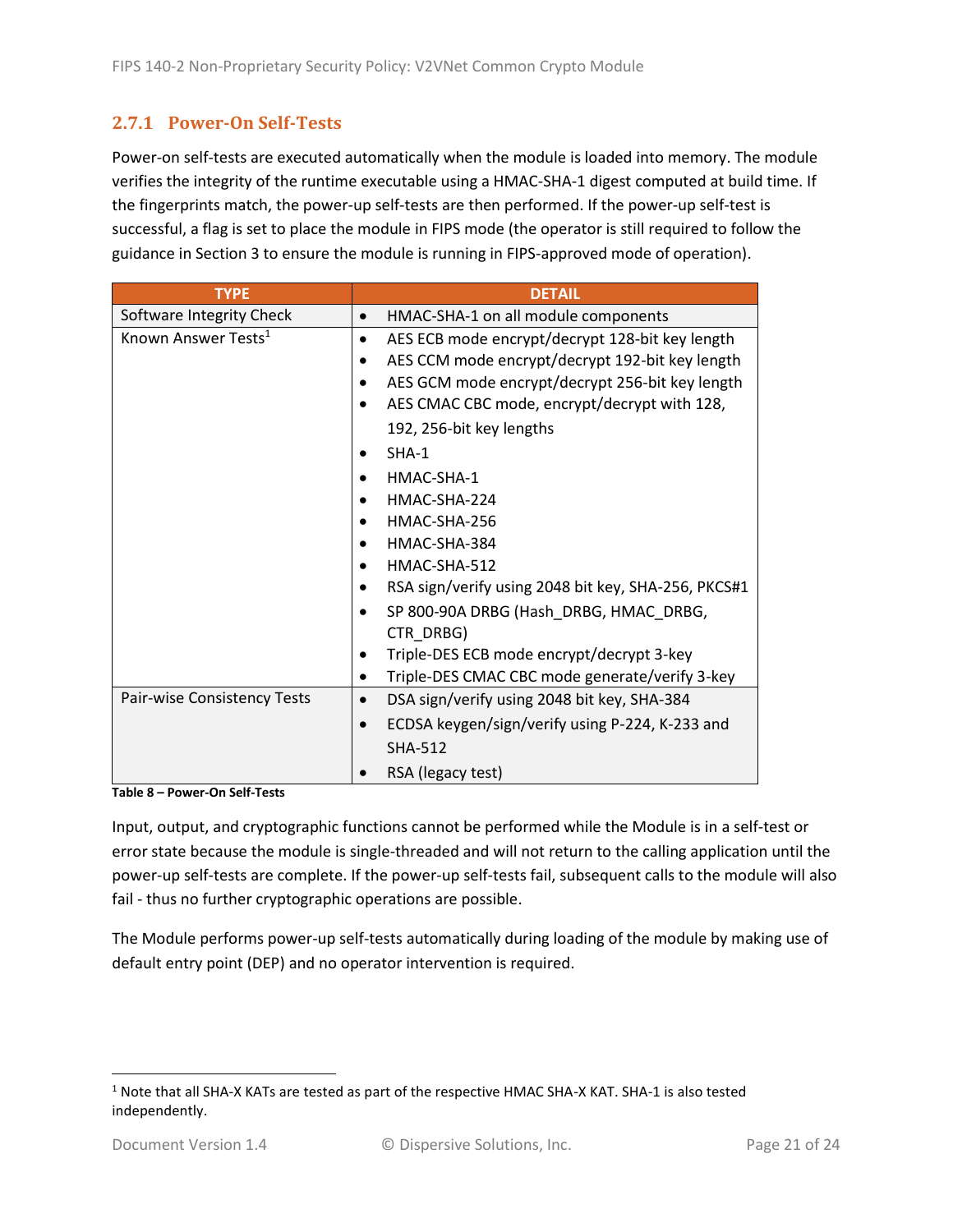#### <span id="page-21-0"></span>**2.7.2 Conditional Self-Tests**

The module implements the following conditional self-tests upon key generation, or random number generation (respectively):

| <b>TYPE</b>                 | <b>DETAIL</b>                                                                                         |
|-----------------------------|-------------------------------------------------------------------------------------------------------|
| Pair-wise Consistency Tests | <b>DSA</b>                                                                                            |
|                             | RSA (legacy test not run in FIPS mode)                                                                |
|                             | <b>ECDSA</b>                                                                                          |
| <b>Continuous RNG Tests</b> | Performed on all Approved DRBGs, the non-<br>approved X9.31 RNG, and the non-approved<br>DUAL EC DRBG |
|                             | Please note the DRBG is tested as required by<br>[SP800-90A] Section 11                               |

**Table 9 – Conditional Self-Tests**

### <span id="page-21-1"></span>**2.7.3 Cryptographic Function**

All security functions and cryptographic algorithms are performed in Approved mode.

The module verifies the integrity of the runtime executable using a HMAC-SHA-1 digest which is computed at build time. If this computed HMAC-SHA1- digest matches the stored, known digest, then the power-up self-test (consisting of the algorithm-specific Pairwise Consistency and Known Answer tests) is performed. If any component of the power-up self-test fails, an internal global error flag is set to prevent subsequent invocation of any cryptographic function calls. Any such power-up self-test failure is a hard error that can only be recovered by reinstalling the module<sup>2</sup>. The power-up self-tests may be performed at any time by reloading the module.

No operator intervention is required during the running of the self-tests.

# <span id="page-21-2"></span>**2.8 Mitigation of Other Attacks**

The Module does not contain additional security mechanisms beyond the requirements for FIPS 140-2 Level 1 cryptographic modules.

 $2$  The initialization function could be re-invoked but such re-invocation does not provide a means from recovering from an integrity test or known answer test failure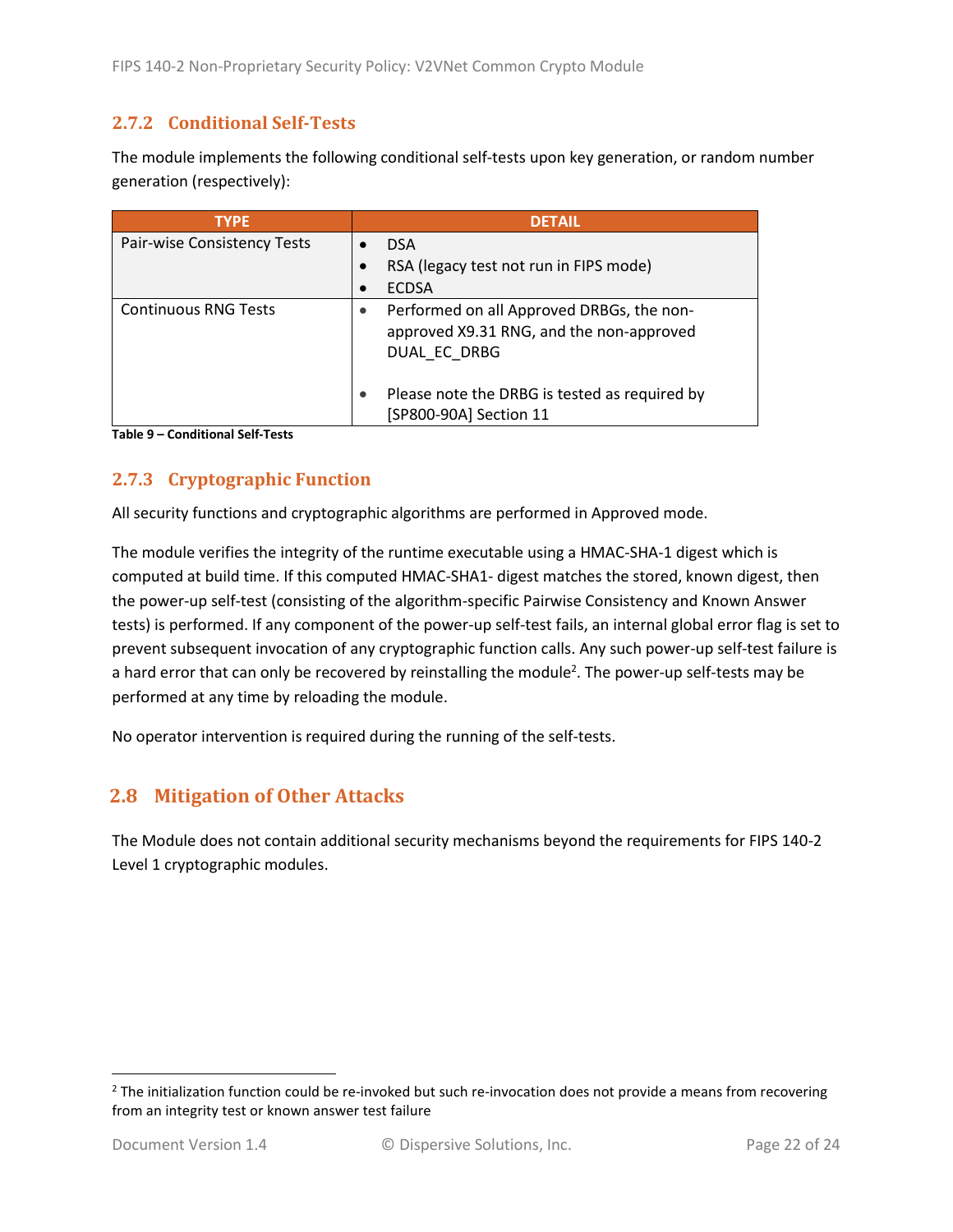# <span id="page-22-0"></span>**3 Guidance and Secure Operation**

#### <span id="page-22-1"></span>**3.1 Crypto Officer Guidance**

#### <span id="page-22-2"></span>**3.1.1 Software Installation**

The module is provided directly to solution developers and is not available for direct download to the general public. The module and its host application are to be installed on an operating system specified in Section [2.5](#page-13-2) or on an operating system where portability is maintained.

#### <span id="page-22-3"></span>**3.1.2 Additional Rules of Operation**

- 1. The writable memory areas of the module (data and stack segments) are accessible only by the application so that the operating system is in "single user" mode, i.e. only the application has access to that instance of the module.
- 2. The operating system is responsible for multitasking operations so that other processes cannot access the address space of the process containing the module.

#### <span id="page-22-4"></span>**3.2 User Guidance**

#### <span id="page-22-5"></span>**3.2.1 General Guidance**

The module is not distributed as a standalone library and is only used in conjunction with the solution.

The end user of the operating system is also responsible for zeroizing CSPs via wipe/secure delete procedures.

If the module power is lost and restored, the calling application must ensure that any AES-GCM keys used for encryption or decryption are redistributed.

The counter portion of the AES GCM IV is set by the module within its cryptographic boundary. When the IV exhausts the maximum number of possible values for a given session key, the first party to encounter this condition shall trigger a handshake to establish a new encryption key in accordance with RFC 5246.

The AES GCM IV generation is in compliance with the RFC5288 and RFC5289 and shall only be used for the TLS protocol version 1.2 to be compliant with [FIPS140-2 IG] IG A.5, provision 1 ("TLS protocol IV generation"); thus, the module is compliant with [SP800-52].

In the event the nonce\_explicit part of the IV exhausts the maximum number of possible values for a given session key, either party (the client or the server) that encounters this condition shall trigger a handshake to establish a new encryption key.